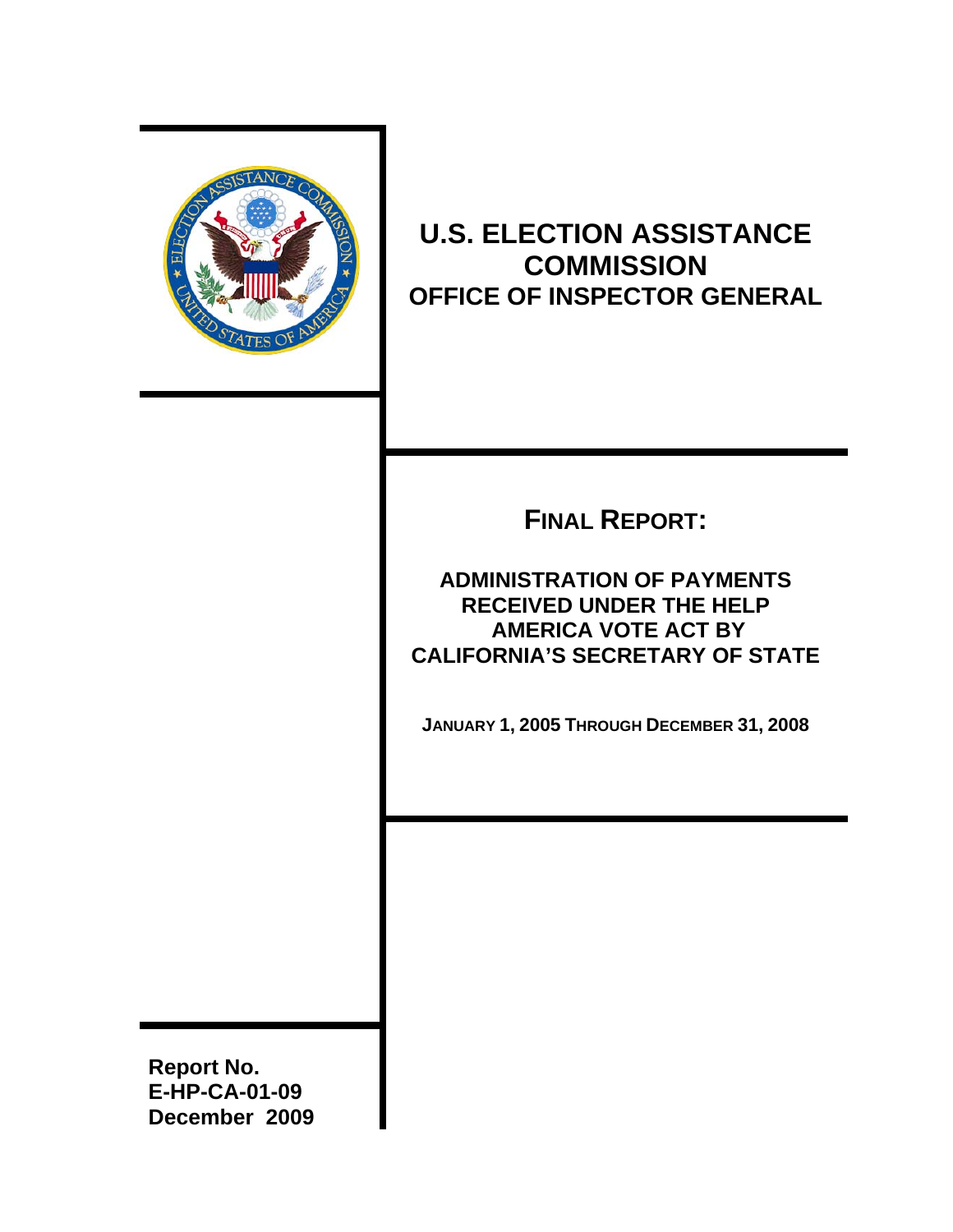

**U.S. ELECTION ASSISTANCE COMMISSION<br>OFFICE OF INSPECTOR GENERAL<br>1225 New York Ave. NW - Suite 1100 OFFICE OF INSPECTOR GENERAL Washington, DC 20005**

December 14, 2009

Memorandum

| To: | Thomas Wilkey             |
|-----|---------------------------|
|     | <b>Executive Director</b> |

From: Curtis W. Crider Centier W. Center Inspector General

Subject: Final Audit Report - Administration of Payments Received under the Help America Vote Act by California's Secretary of State (Assignment Number E-HP-CA-01-09)

We contracted with the independent certified public accounting firm of Clifton Gunderson LLP (Clifton Gunderson) to audit the administration of payments received under the Help America Vote Act (HAVA) by California's Secretary of State (SOS). The contract required that the audit be done in accordance with U.S. generally accepted government auditing standards. Clifton Gunderson is responsible for the attached auditor's report and the conclusions expressed therein.

In its audit of the SOS, Clifton Gunderson concluded that, except for the issues discussed below, the SOS generally accounted for and expended HAVA funds in accordance with the HAVA requirements and complied with the financial management requirements established by the U.S. Election Assistance Commission (EAC). The SOS also complied with Section 251 requirements. The exceptions noted in the audit were:

- $\bullet$ There were errors in Financial Status Reports (SF 269) submitted to the EAC during the audit period for Section 101 funds.
- Section 102 funds were transferred to Los Angeles County that were not spent timely because of a delay in the state's voting system certification process, and the interest earned on the idle funds was not deposited into the HAVA election fund.
- $\bullet$ Property records at six of the seven counties the auditors visited were not adequate, because they did not contain all of the information required by the Common Rule, and two of the counties were unable to locate some of the equipment selected for physical observation.
- $\bullet$ The state spent \$81,374 to print voter registration cards to be sent to each high school and university student in the state, which are questioned costs.

In its November 12, 2009 response to the draft report, the SOS provided comments to the findings and corrective actions, as applicable, to address most of the recommendations; however, they did not agree that the printing of voter registration cards was an inappropriate use of HAVA funds.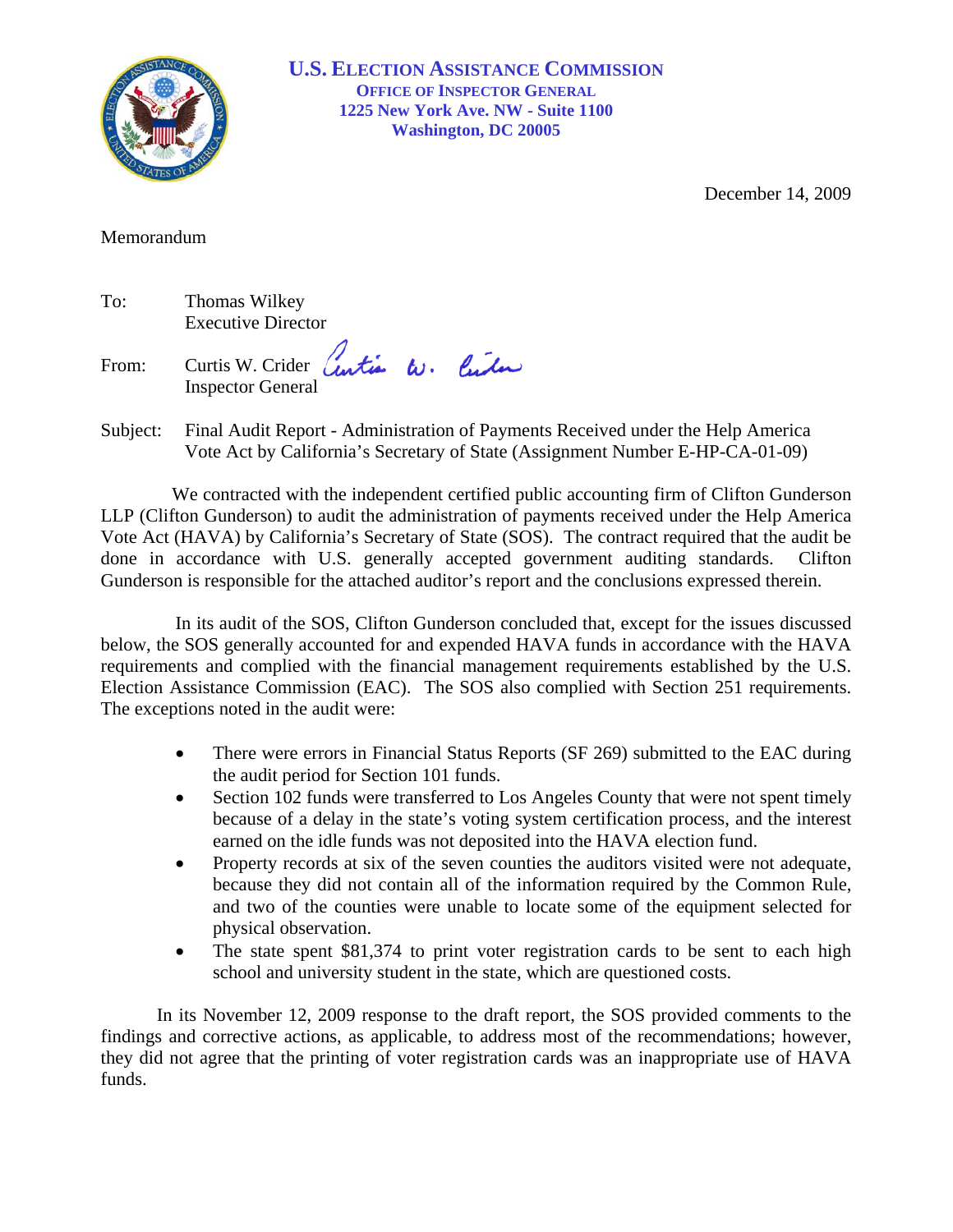Please provide us with your written response to the recommendations included in this report by February 15, 2010. Your response should contain information on actions taken or planned, including target dates and titles of EAC officials responsible for implementing the recommendation.

The legislation, as amended, creating the Office of Inspector General (5 U.S.C. § App.3) requires semiannual reporting to Congress on all audit reports issued, actions taken to implement audit recommendations, and recommendations that have not been implemented. Therefore, this report will be included in our next semiannual report to Congress.

If you have any questions regarding this report, please call me at (202) 566-3125.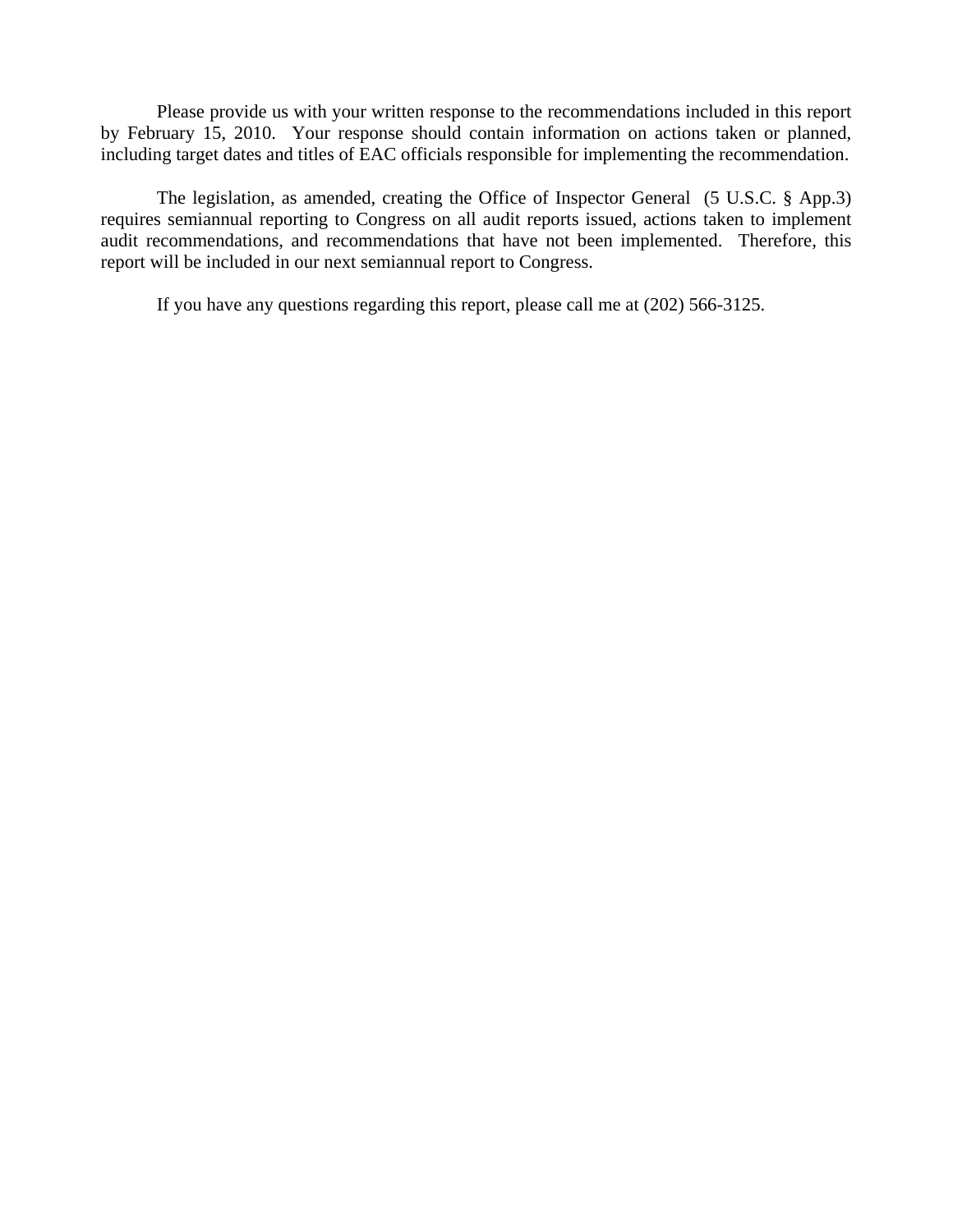## **PERFORMANCE AUDIT REPORT**

**ADMINISTRATION OF PAYMENTS RECEIVED UNDER THE HELP AMERICA VOTE ACT BY THE STATE OF CALIFORNIA** 

**January 1, 2005 Through December 31, 2008** 

**UNITED STATES ELECTION ASSISTANCE COMMISSION** 

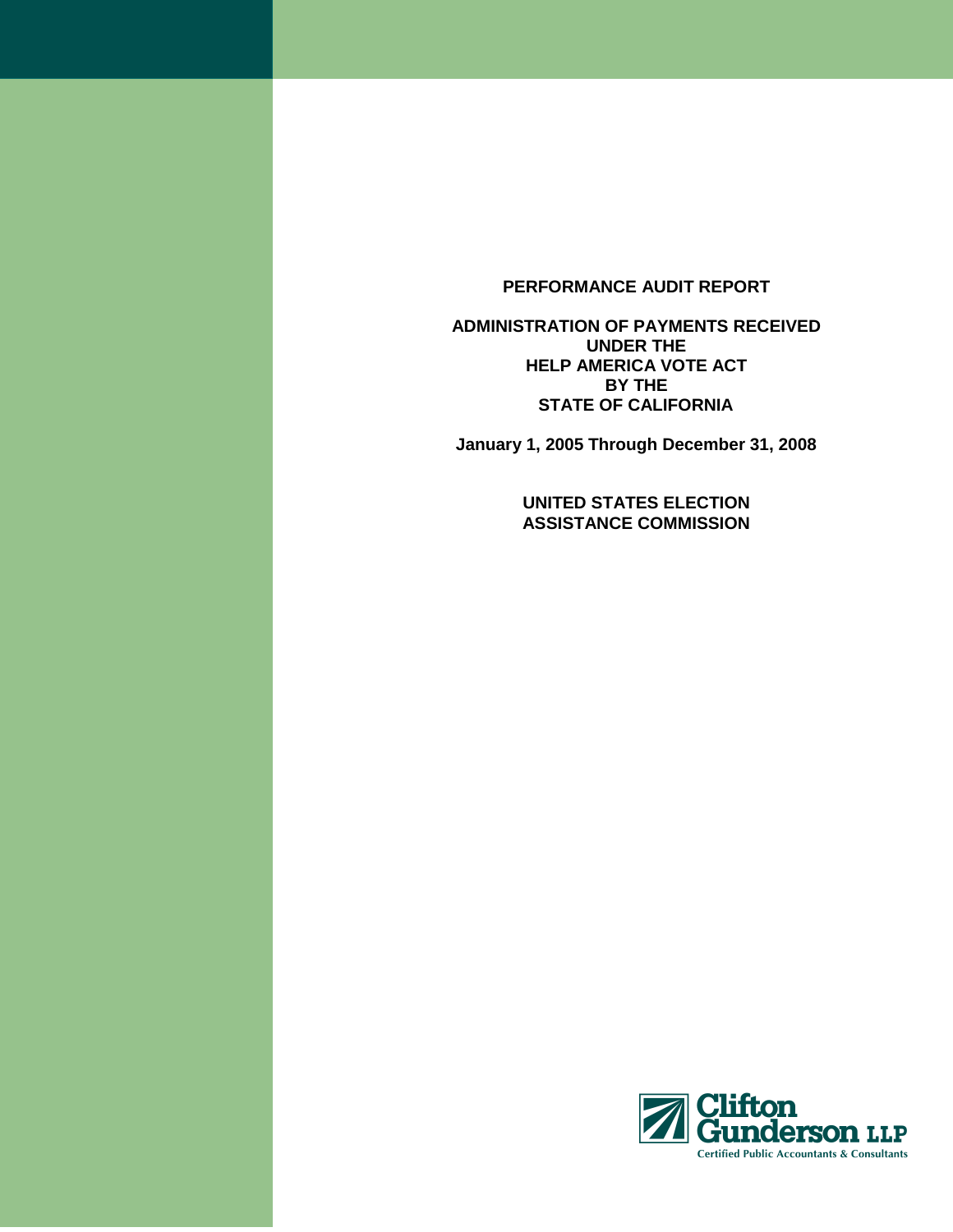## **TABLE OF CONTENTS**

## **PAGE**

| <b>APPENDICES</b> |  |
|-------------------|--|
|                   |  |
|                   |  |
|                   |  |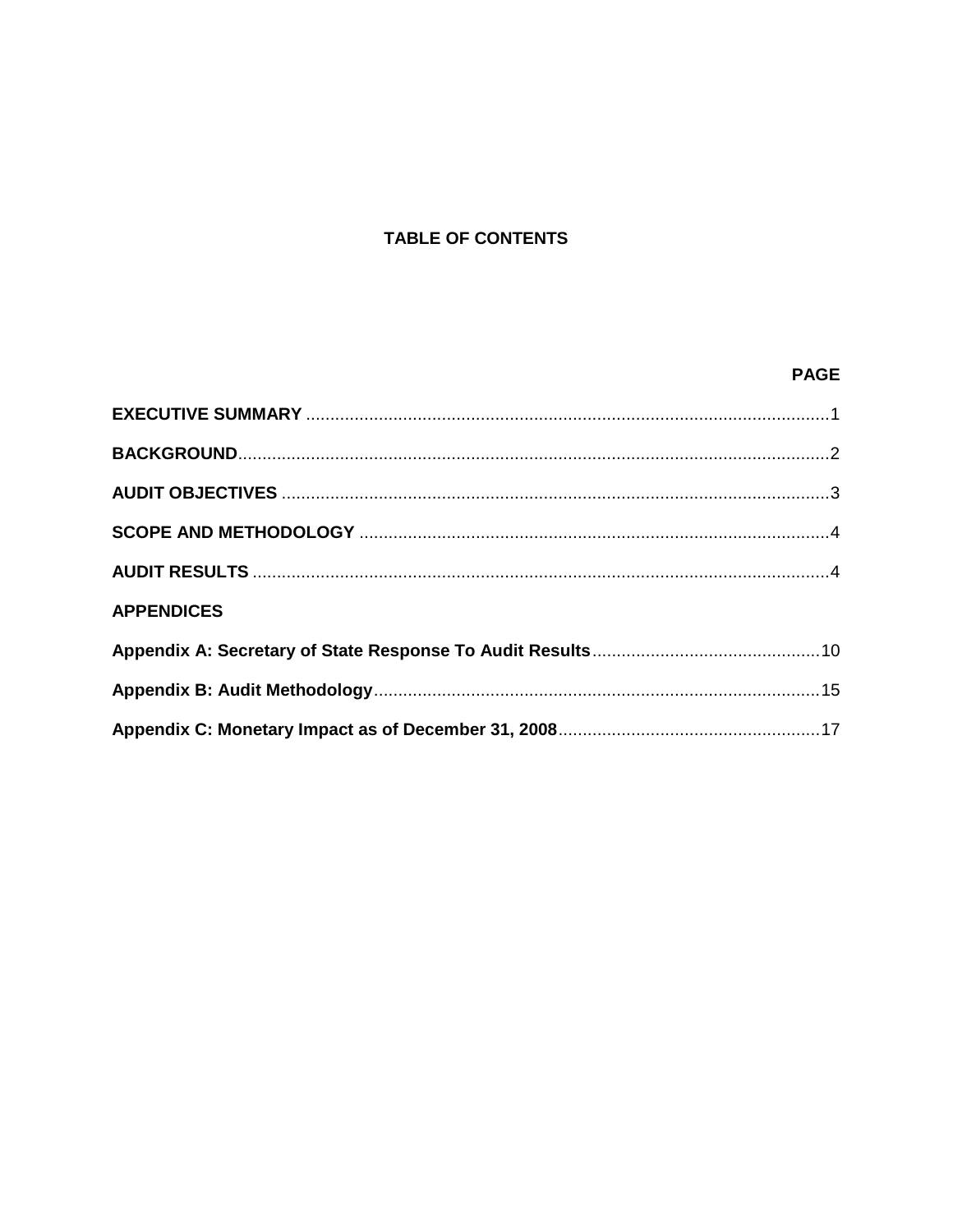#### **U.S. Election Assistance Commission Performance Audit of the Administration of Payments Received Under the Help America Vote Act by the State of California**

## **EXECUTIVE SUMMARY**

Clifton Gunderson LLP was engaged by the U.S. Election Assistance Commission (EAC or the Commission) Office of Inspector General to conduct a performance audit of the California Secretary of State (SOS) for the period January 1, 2005 through December 31, 2008 to determine whether the SOS used payments authorized by Sections 101, 102, and 251 of the Help America Vote Act of 2002 (HAVA or the Act) in accordance with HAVA and applicable requirements; accurately and properly accounted for property purchased with HAVA payments and for program income, and met HAVA requirements for Section 251 funds for an election fund and for a matching contribution. Although the audit period begin date is designated as January 1, 2005, since the EAC had contracted for and issued an audit report on a review of expenditures for the period from inception of the HAVA program through December 31, 2004, our audit also included a review of election fund receipts from April 2003 through December 31, 2008. We did not include a determination of whether the SOS and its subgrantees met the requirements for maintenance of a base level of state outlays because the Commission is reviewing its guidance on the applicability of the maintenance of a base level of state outlays to the SOS's subgrantees.

In addition, the Commission requires states to comply with certain financial management requirements, specifically:

- •Comply with the Uniform Administrative Requirements For Grants And Cooperative Agreements With State And Local Governments (also known as the "Common Rule") as published in the Code of Federal Regulations 41 CFR 105-71.
- •Expend payments in accordance with cost principles for establishing the allowance or disallowance of certain items of cost for federal participation issued by the Office of Management and Budget (OMB) in Circular A-87.
- •Submit detailed annual financial reports on the use of Title I and Title II payments.

We conducted this performance audit in accordance with Generally Accepted Government Auditing Standards. Those standards require that we plan and perform the audit to obtain sufficient, appropriate evidence to provide a reasonable basis for our findings and conclusions based on our audit objectives. We believe that the evidence obtained provides a reasonable basis for our findings and conclusions based on the audit objectives. Because of inherent limitations, a study and evaluation made for the limited purposes of our review would not necessarily disclose all weaknesses in administering HAVA payments.

Except for the issues discussed below, our audit concluded that SOS generally accounted for and expended HAVA funds in accordance with the requirements mentioned above for the period from January 1, 2005 through December 31, 2008 for expenses, and from May 1, 2003 through December 31, 2008 for receipts. The exceptions needing SOS's management attention are as follows: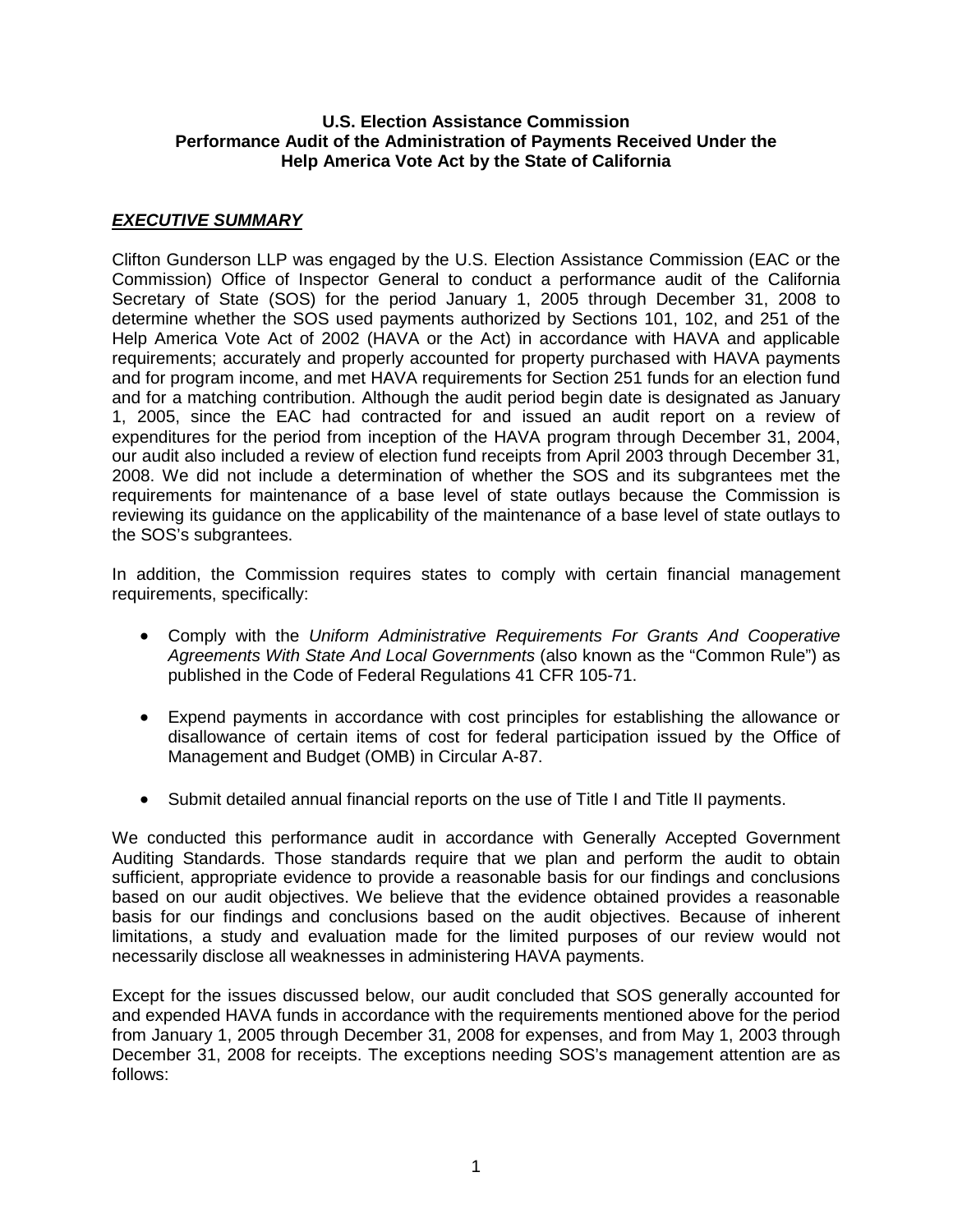- •The state did not accurately report total cumulative outlays on its Financial Status Reports, SF 269s. For the period ended December 31, 2008 total outlays were over reported by \$141,204 compared to the amounts listed in the state's accounting system. The state also misreported outlays in prior years. Outlays were over reported in some years and underreported in other years.
- •The state advanced \$15.8 million in Section 102 funds to the County of Los Angeles before the County was prepared to spend the money. The County deposited the advance in its general fund where it accumulated interest which was not deposited into the County's HAVA fund. As of June 30, 2007 the County earned \$858,000 in interest on the Section 102 funds.
- •Six of the seven counties we visited did not maintain voting equipment inventory records which conformed to federal regulations. Generally, the records did not include cost, acquisition date, percent of federal funding, or condition. In addition, at two of the counties, we were unable to locate all of the equipment we sampled for verification.
- •The state spent \$81,374 to print voter registration cards to be sent to each high school and university student in the State as required by State law. HAVA funds may not be used to print, copy, or revise State voter registration forms.

We have included in this report the SOS management's formal response to our draft report dated November 12, 2009, as Appendix A. Although we have included the SOS written responses to our findings and recommendations, such responses have not been subjected to an audit, and, accordingly, we do not provide any form of assurance on the appropriateness of the responses or the effectiveness of any corrective actions described therein.

The SOS, while in general agreement with our findings, took exception to the questioned cost for printing voter registration forms. We stand by the conclusions reached in our report. The SOS also proposed corrective actions to our findings.

## **BACKGROUND**

HAVA created the Commission to assist states and insular areas with the improvement of the administration of Federal elections and to provide funds to states to help implement these improvements. HAVA authorizes payments to states under Titles I and II, as follows:

- •Title I, Section 101 payments are for activities such as complying with Title III of HAVA for uniform and nondiscriminatory election technology and administration requirements, improving the administration of elections for Federal office, educating voters, training election officials and poll workers, and developing a state plan for requirements payments.
- •Title I, Section 102 payments are available only for the replacement of punch card and lever action voting systems.
- •Title II, Section 251 requirements payments are for complying with Title III requirements for voting system equipment; and for addressing provisional voting, voting information, statewide voter registration lists, and voters who register by mail.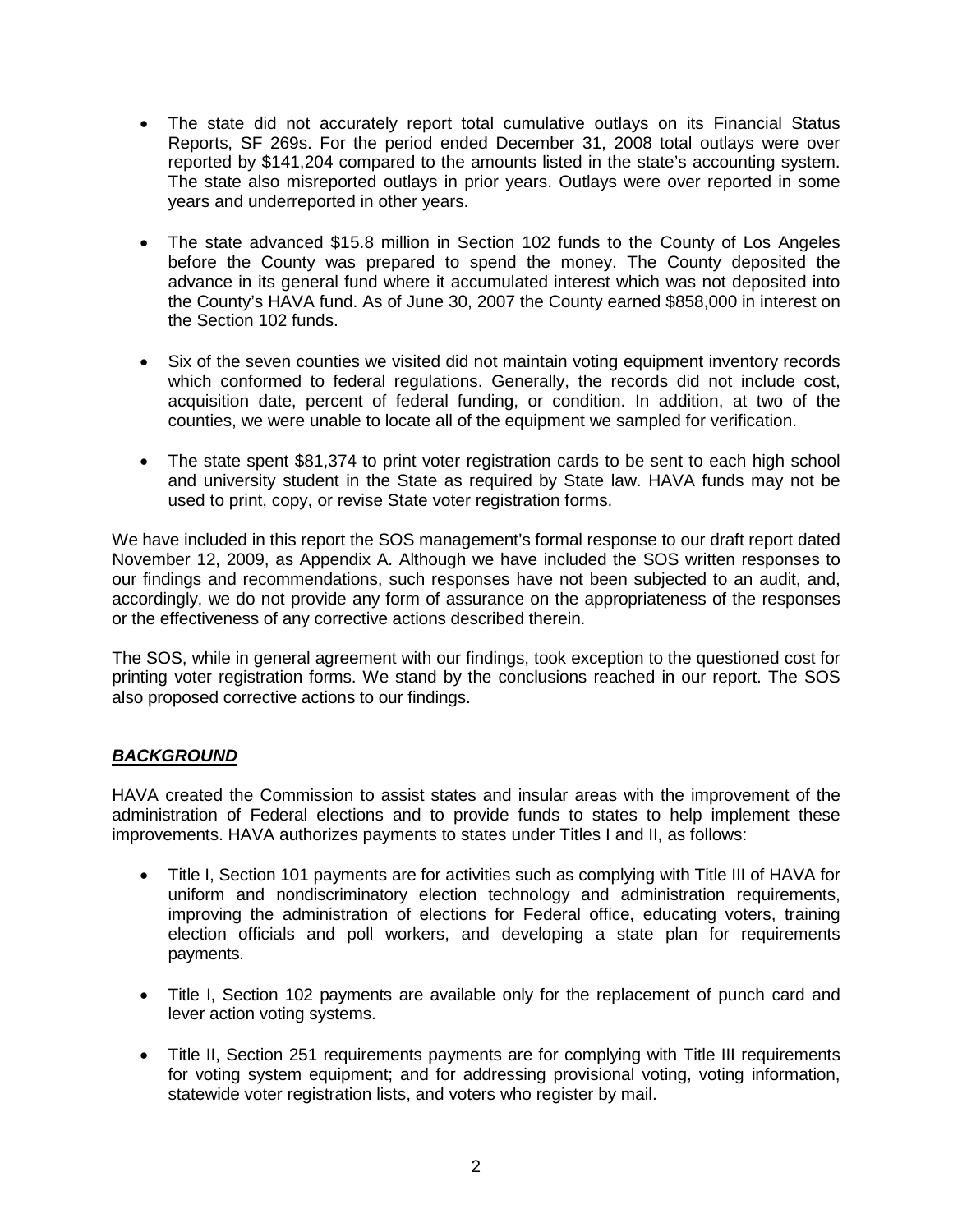Title II also requires that states must:

- •Have appropriated funds "equal to 5 percent of the total amount to be spent for such activities [activities for which requirements payments are made]." [Section 253(b)(5)].
- •"Maintain the expenditures of the State for activities funded by the [requirements] payment at a level that is not less than the level of such expenditures maintained by the State for the fiscal year ending prior to November 2000." [Section 254 (a)(7)].
- •Establish an election fund for amounts appropriated by the state "for carrying out the activities for which the requirements payment is made," for the Federal requirements payments received, for "such other amounts as may be appropriated under law," and for "interest eamed on deposits of the fund." [Section 254 )(b)(1)].

## **AUDIT OBJECTIVES**

The objectives of our audit were to determine whether the California Secretary of State:

- 1. Used payments authorized by Sections 101, 102, and 251 of HAVA in accordance with HAVA and applicable requirements;
- 2. Accurately and properly accounted for property purchased with HAVA payments and for program income;
- 3. Met HAVA requirements for Section 251 funds for an election fund and for a matching contribution. We did not determine whether the SOS met the requirement for maintenance of a base level of state outlays, because the Commission is reviewing its guidance on the applicability of the maintenance of a base level of state outlays to subgrantees of the SOS.

In addition, to accounting for HAVA payments, the Act requires states to maintain records that are consistent with sound accounting principles that fully disclose the amount and disposition of the payments, that identify the project costs financed with the payments and other sources, and that will facilitate an effective audit. The Commission requires states receiving HAVA funds to comply with certain financial management requirements, specifically:

- 1. Comply with the Uniform Administrative Requirements For Grants And Cooperative Agreements With State and Local Governments (also known as the "Common Rule") as published in the Code of Federal Regulations at 41 CFR 105-71.
- 2. Expend payments in accordance with cost principles for establishing the allowance or disallowance of certain items of cost for federal participation issued by the OMB.
- 3. Submit detailed annual financial reports on the use of Title I and Title II payments.<sup>1</sup>

 $1$  EAC requires states to submit annual reports on the expenditure of HAVA Sections 101, 102, and 251 funds. For Sections 101 and 102, reports are due on February 28 for the activities of the previous calendar year. For Section 251, reports are due by March 30 for the activities of the previous fiscal year ending on September 30.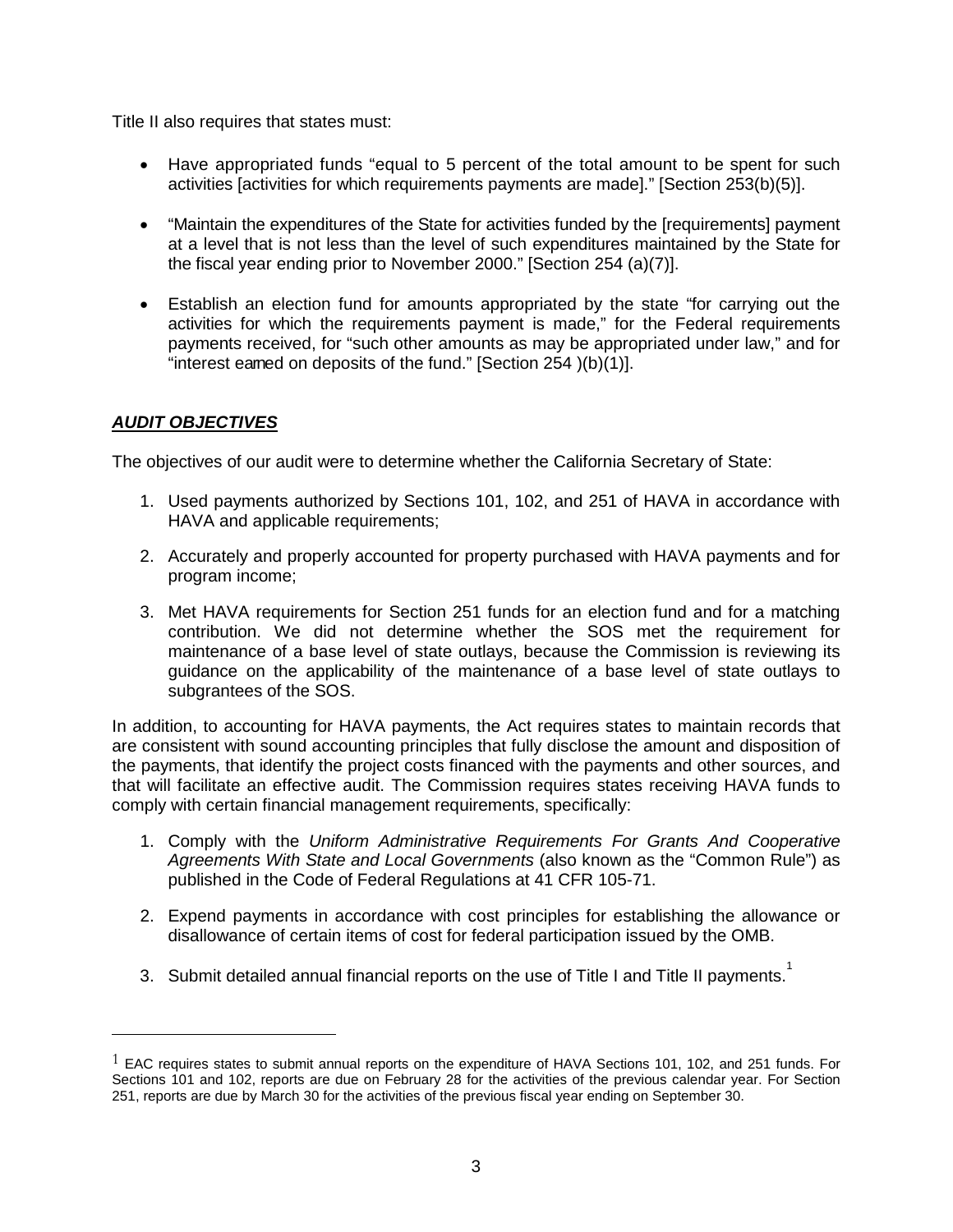## **SCOPE AND METHODOLOGY**

We audited the HAVA funds received from May 1, 2003 through December 31, 2008, and disbursed from January 1, 2005 through December 31, 2008.

Funds received and disbursed from May 1, 2003 (program initiation date) to December 31, 2008 (68-month period) are shown below:

| <b>FUNDS RECEIVED</b>            |                              |                                 |                              |                |                                  |                                  |                                  |                      |
|----------------------------------|------------------------------|---------------------------------|------------------------------|----------------|----------------------------------|----------------------------------|----------------------------------|----------------------|
| <b>TYPE OF</b><br><b>PAYMENT</b> | <b>EAC</b><br><b>PAYMENT</b> | <b>PROGRAM</b><br><b>INCOME</b> | <b>STATE</b><br><b>MATCH</b> |                | <b>INTEREST</b><br><b>EARNED</b> | <b>TOTAL</b><br><b>AVAILABLE</b> | <b>FUNDS</b><br><b>DISBURSED</b> | <b>DATA</b><br>AS OF |
| Section 101                      | \$27,340,830                 | \$0                             |                              | $^{(1)}$       | \$2,373,123                      | $$29,177,831_1$                  | \$21,506,753                     | 12/31/2008           |
| Section 102                      | 57,322,707                   | $\boldsymbol{0}$                |                              | 0              | 1,133,995                        | 58,456,702                       | 57,322,707                       | 12/31/2008           |
| Section 251                      | 264, 237, 124                | $\overline{0}$                  |                              | 0 <sub>2</sub> | 34,288,024                       | 298,525,148                      | 120,189,059                      | 12/31/2008           |
|                                  | \$348,900,661                | <u>\$0</u>                      |                              | \$0            | \$37,795,142                     | \$386,159,681                    | \$199,018,519                    | 12/31/2008           |

Notes: 1) Includes a refund from the SOS to the U.S. Treasury for disallowed expenditures in the amount of \$536,122. Payment was made by SOS on March 21, 2007.

2) California met its matching requirement with in-kind payments to counties for reimbursement of purchases of HAVA Sec. 301 qualifying equipment that was acquired prior to the receipt of Sec. 251 requirements payment.

Our audit methodology is set forth in Appendix B.

## **AUDIT RESULTS**

We conducted this performance audit in accordance with Generally Accepted Government Auditing Standards. Those standards require that we plan and perform the audit to obtain sufficient, appropriate evidence to provide a reasonable basis for our findings and conclusions based on our audit objectives. We believe that the evidence obtained provides a reasonable basis for our findings and conclusions based on the audit objectives. Because of inherent limitations, a study and evaluation made for the limited purposes of our review would not necessarily disclose all weaknesses in administering HAVA payments.

Except for the accounting and reporting errors, and the questionable use of HAVA funds for the printing of voter registration cards, at the state level, and the failure of one county to deposit interest on advanced Section 102 funds into its HAVA account and property management issues at the county level, our audit concluded that SOS generally accounted for and expended HAVA funds in accordance with the requirements mentioned above. This includes compliance with section 251 requirements for an election fund. The SOS has taken action on or is working to resolve the exceptions described below as set forth in Appendix A:

## **ACCOUNTING AND REPORTING ERRORS**

The SOS submitted incorrect Financial Status Reports (SF-269s) for Section 101 funds from 2004 through 2008. The amounts reported did not match amounts shown in the State's financial accounting system. In its most recent SF-269 submitted on February 27, 2009 Cumulative Total Outlays were overstated by \$141,204. Previous year's SF-269's were understated by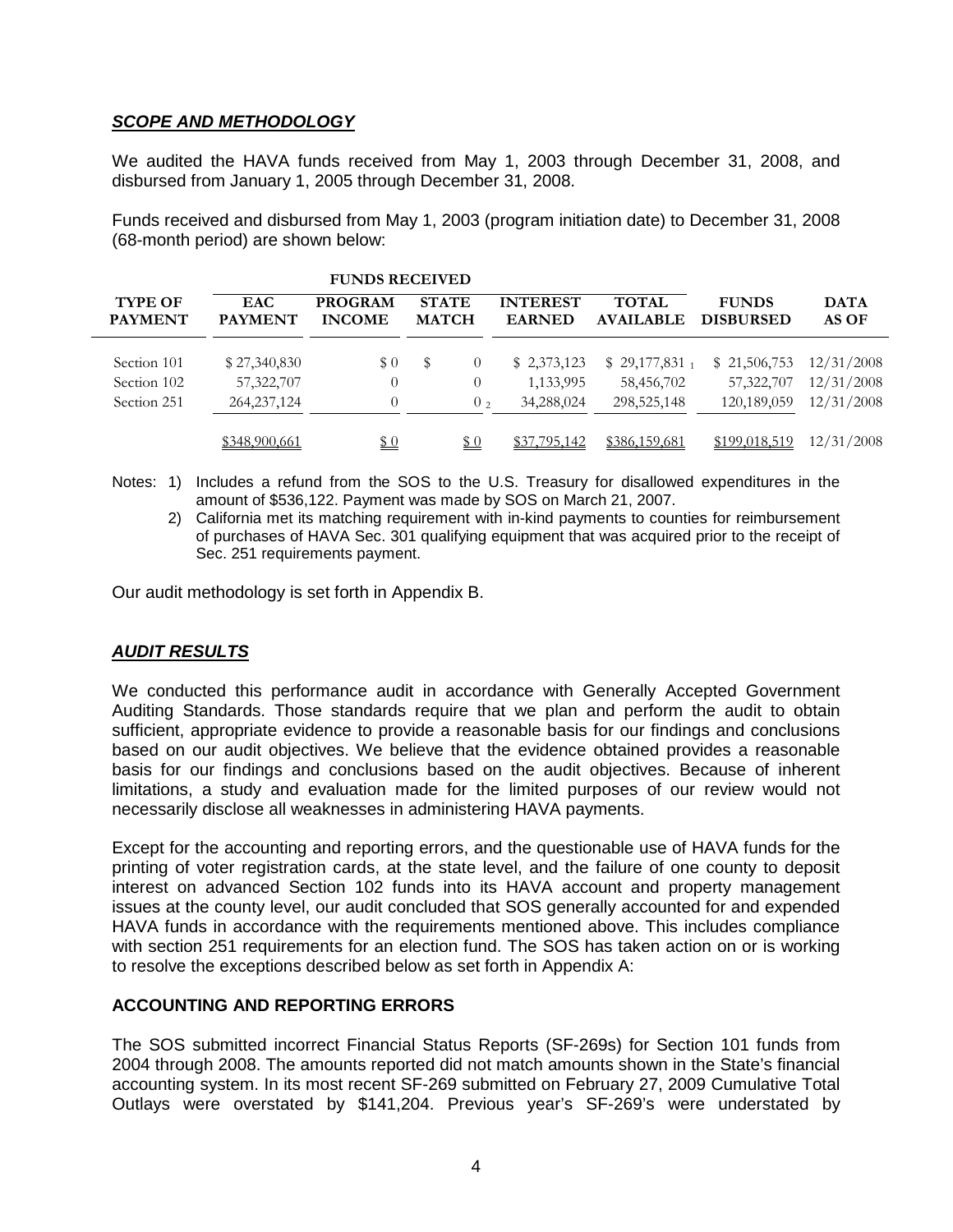\$1,265,894.49 in 2004 and by \$5,285,407.69 in 2005. They were overstated by \$391,106.26 in 2006 and by \$141,204 in 2007.

We also noted the following:

- •The Section 101 SF-269 for the last period of 2006 contained no dates in box 9.
- The Section 101 SF-269 for 2007 was not signed.
- •The Section 101 SF 269s for 2003, 2005, and 2008 failed to include information on interest earned in the Remarks box #12.

SOS did not have procedures to ensure that periodic reconciliations were performed to confirm that the disbursements listed on spreadsheets of expenditures used as a basis for the SF 269s agreed with amounts listed in the state's accounting system for the election fund.

HAVA Section 902. AUDITS AND REPAYMENT OF FUNDS, Part (a) – Recordkeeping Requirement states that each recipient of a grant or other payment made under this Act shall keep such records with respect to the payment as are consistent with sound accounting principles, including records which fully disclose the amount and disposition by such recipient of funds, the total cost of the project or undertaking for which such funds are used, and the amount of that portion of the cost of the project or undertaking supplied by other sources, and such other records as will facilitate an effective audit.

Where the grantee receives federal assistance for HAVA Section 101 and 251 program activities, HAVA and the EAC require that SF-269s be filed annually with the EAC for each type of funding. HAVA also requires that an election fund be set up in the treasury of the State government to receive HAVA program deposits from which HAVA program expenses can be paid. The SF-269 for HAVA Section 101 funds is due at the end of February each year for the prior calendar year.

In addition, the EAC has provided guidance on the preparation of the annual reports on its website at

http://www.eac.gov/election/HAVA%20Funds/docs/modelreportingform1.pdf/attachment\_download/file.

#### **Recommendation:**

The SOS should coordinate with the EAC regarding the filing of amended forms SF 269. to report the correct information and ensure that future Sec. 101 financial reports reconcile to the election fund as of the date of the report.

#### **SOS's Response:**

The SOS disagreed with some elements of the finding, contending that the various differences cited were the result of timing and miscoding of expenditures, and the reporting thereof, and not the result of inappropriate use of HAVA funds, as set forth in Appendix A. The SOS also stated that they have internal controls regarding the appropriate review of financial reports prior to filing. However, they did agree that the cumulative reporting error needed to be corrected and filed a revised report with the EAC on September 22, 2009.

## **Auditors' Response:**

We commend the SOS for implementing internal control procedures through segregation of duties to comply with the financial requirements of the HAVA, and encourage the SOS to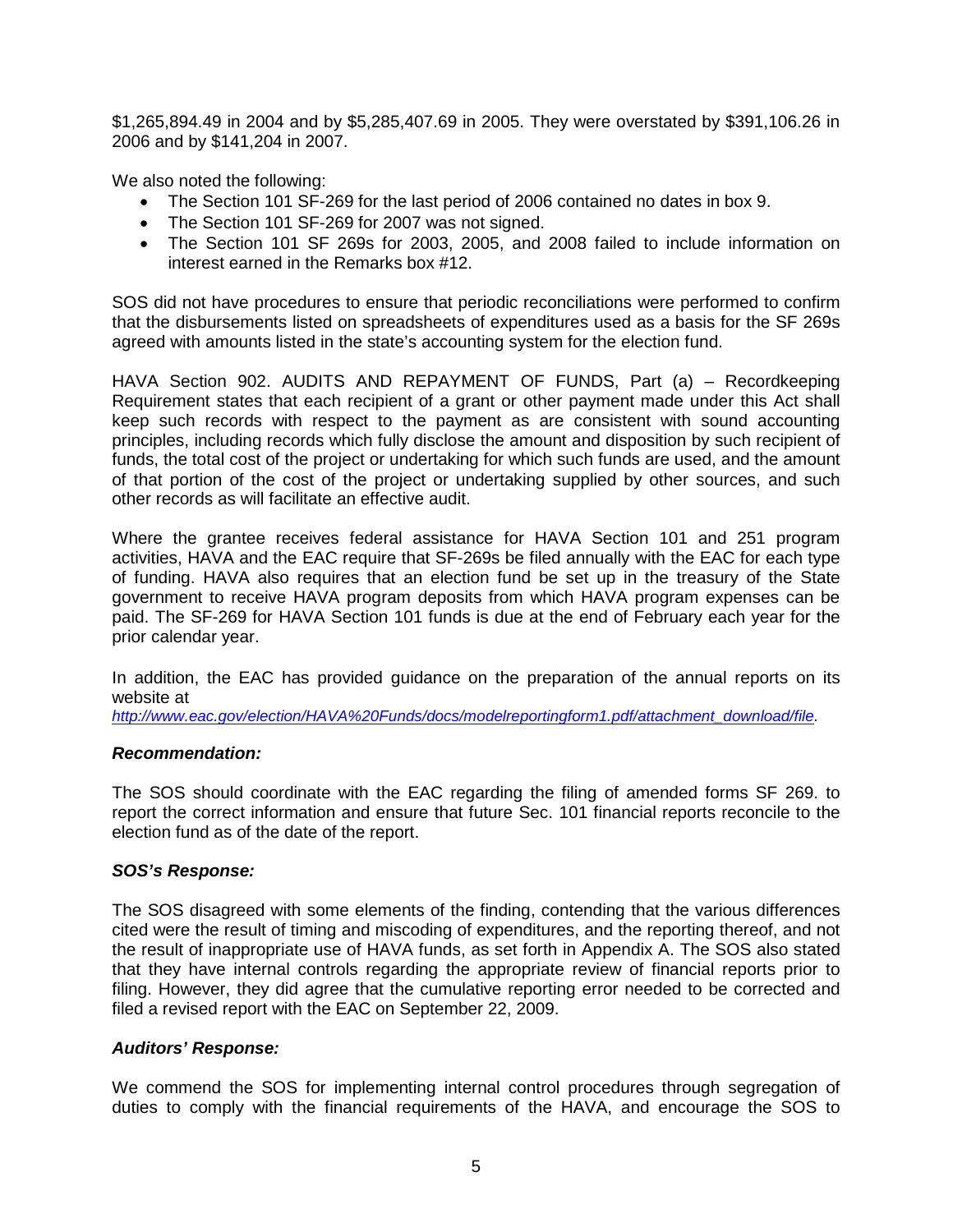implement reconciliation procedures that will ensure financial reports filed with the EAC reflect accurate amounts for appropriate assessment of the HAVA program in California.

#### **FINANCIAL MANAGEMENT SYSTEM – INTEREST**

The SOS transferred \$15.8 million in Section 102 funds to Los Angeles County in May 2004. The County was required to use these funds to replace its punch card voting system. However, because of a delay in the state's voting systems certification process, the County did not completely spend these advanced funds until fiscal year 2007. The County's single audit for the fiscal year ended June 30, 2007 found that during that period, the advanced funds and the related cumulative interest of about \$858,000 was retained by the County in its general fund.

The County requested guidance from the California Secretary of State's office as to the disposition of the interest income. The Secretary of State responded to this request on August 27, 2008. The SOS advised the county that under HAVA it could retain the interest earned and use the funds for Section 102 HAVA related expenses. As of March 18, 2009 the County had not deposited the accumulated interest in a HAVA account. County election officials told us they were working with the County's Auditor-Comptroller's office to have the funds transferred.

The Uniform Administrative Requirements for Grants and Cooperative Agreements with State and Local Governments, 41 CFR 105-71, also known as the Common Rule states in 41 CFR 105-71.120(b)(7) that "procedures for minimizing the time elapsing between the transfer of funds from the U. S. Treasury and disbursement by grantees and subgrantees must be followed whenever advance payment procedures are used. Grantees must establish reasonable procedures to ensure the receipt of reports on subgrantees' cash balances and cash disbursements in sufficient time to enable them to prepare complete and accurate cash transactions reports to the awarding agency."

Further, 41 CFR 105-71.121(b) states that "methods and procedures for payment shall minimize the time elapsing between the transfer of funds and disbursement by the grantee or subgrantee, in accordance with Treasury regulations at 31 CFR part 205."

#### **Recommendation:**

The SOS should direct the County of Los Angeles to determine the interest income which has accrued in the County's general fund because of the delay in disbursing Section 102 funds and to deposit this amount in the County's HAVA fund to be used for expenses related to the replacement of punch card voting machines. The SOS should also verify the interest calculations made by the County to assure the correct amount is returned to the HAVA fund. We also recommend that in the future the SOS provide funds to counties only to reimburse prior county expenditures or when it is clear that the counties will be able to spend the funds on a timely basis.

#### **SOS's Response:**

The SOS agreed that there is accumulated interest on the undisbursed Sec. 102 funds advanced to the county, and that it needs to be transferred to the credit of HAVA funds. However, the SOS took exception to our characterization that potential interest income had been lost.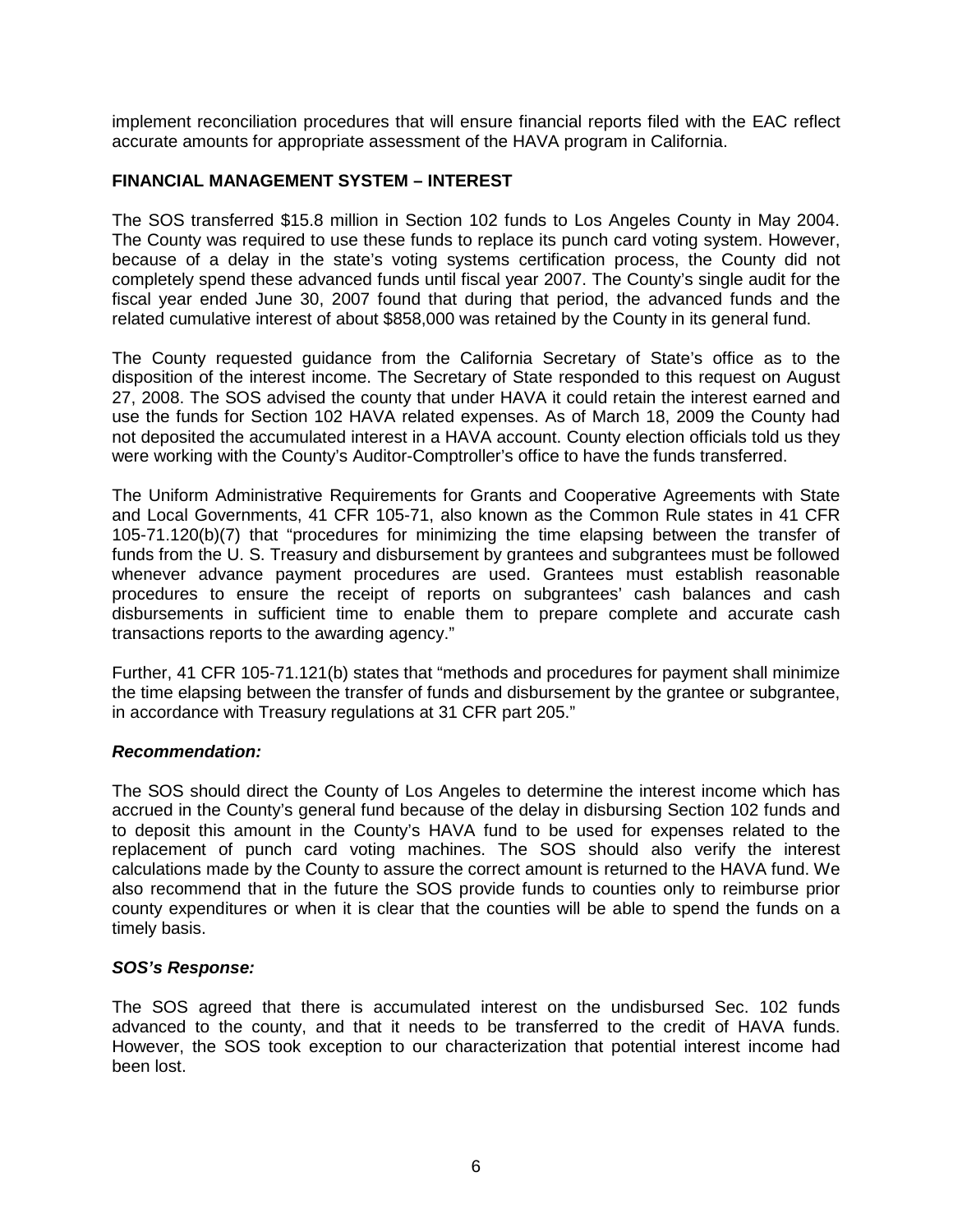The SOS worked with Los Angeles county officials to ensure that all interest earned on the advanced HAVA funds was transferred to the county's HAVA election fund. The county will also be required to submit an annual financial report of the beginning and ending balances in the election fund, including support that all expenditures during the period comply with Section 102 requirements for voting machine replacement.

#### **PROPERTY MANAGEMENT**

Six of the seven counties we visited did not maintain adequate records of equipment purchased with HAVA funds in compliance with the Common Rule. Part 41 CFR 105-71.132 states that property records must be maintained that include a description of the property, a serial number or other identification number, the source of property, who holds title, the acquisition date, and cost of the property, percentage of Federal participation in the cost of the property, the location, use and condition of the property, and any ultimate disposition data including the date of disposal and sale price of the property. The Common Rule also requires that a physical inventory of the property must be taken and the results reconciled with the property records at least once every two years. Further, the Common Rule requires that a control system must be developed to ensure adequate safeguards to prevent loss, damage or theft of the property. Any loss, damage, or theft shall be investigated.

At each of the seven counties we visited we selected a random sample of the voting machines and traced the machines to the warehouse. At two counties we were unable to find all of the machines in our sample. At one of the counties, the specific location within the warehouse of each machine in the inventory was not identified in the inventory listings maintained by the county. The county stored over two thousand voting machines in the warehouse. Warehouse staff did have informal records of the specific locations of some of the machines. However, only two of the 30 items in our sample were listed on the informal records. As a result, we were able to find only two of the thirty items in our sample.

At another county, we were unable to find five of the 20 Vera Vote printers in our sample. According to the county election office staff, the printers had been transferred from the Registrar's office to a remote warehouse. During the move, labels identifying containers in which the printers were stored may have fallen off and been put back on the wrong containers or not replaced at all. As a result, five of the printers in our sample were not in the containers indicated on the county's inventory records. County staff told us that they did not expect to use the voting equipment located at the remote warehouse in the near future and had no plans to conduct a physical inventory to assure that all transferred equipment was accounted for.

The Uniform Administrative Requirements For Grants And Cooperative Agreements With State And Local Governments 41 CFR § 105-71.132(d)(2) states that a physical inventory of the property must be taken and the results reconciled with the property records at least once every two years.

The Federal Management Regulation (FMR), the successor regulation to the Federal Property Management Regulations (FPMR), requires agencies to maintain property records and conduct physical inventory of sensitive property (regardless of costs). Assets that do not meet the capitalization threshold but are defined as sensitive are required to be accounted for. Each agency usually defines what it considers as sensitive property. Examples of sensitive property definitions are as follows: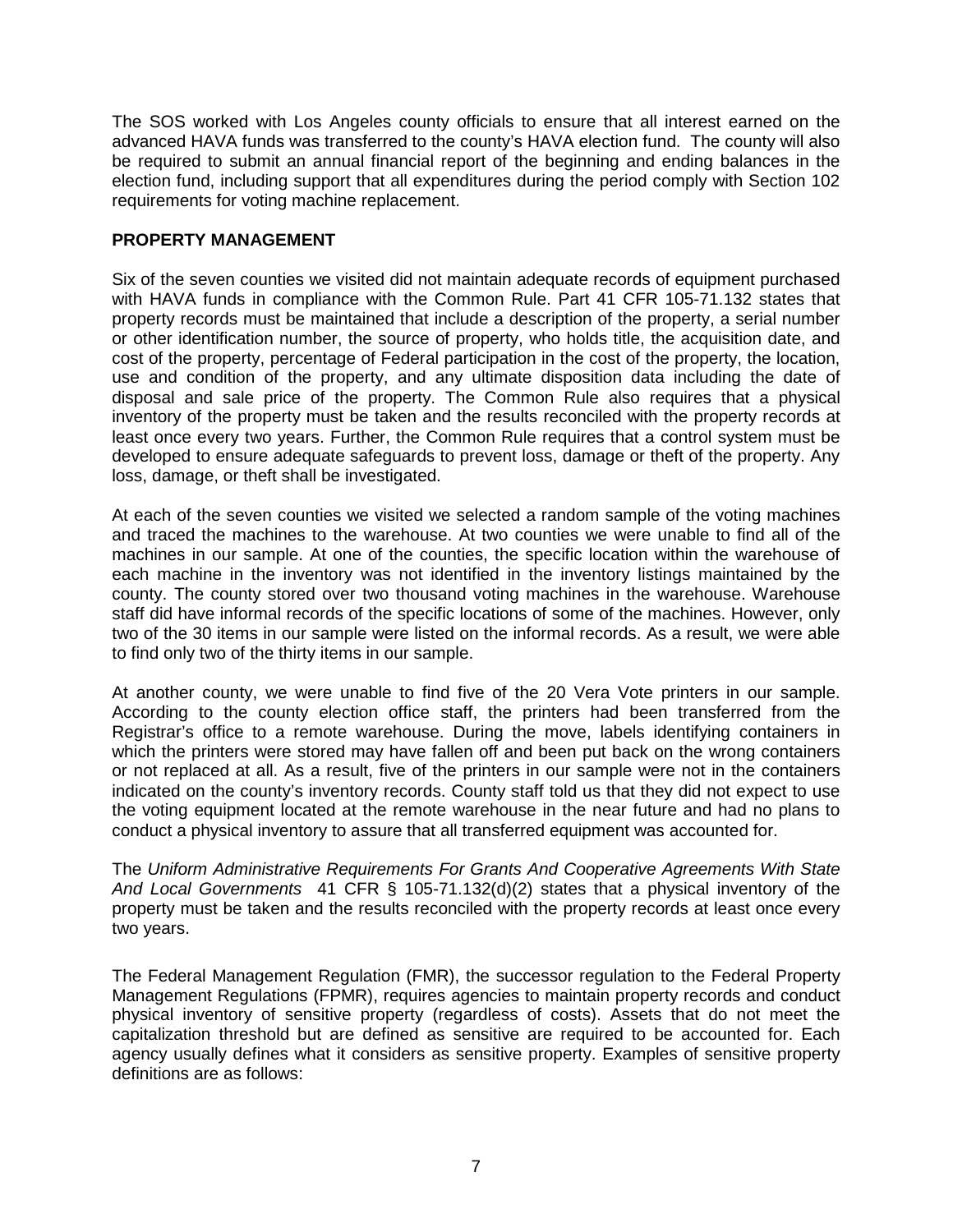$\triangleright$  Sensitive property, regardless of its acquisition cost, requires special accountability and is subject to more stringent rules because it is considered to be susceptible to theft, loss, misuse, or conversion to personal use.

#### **Recommendation:**

The SOS should insure that property management records of the counties have the information required by the Common Rule. The SOS should require Riverside and Sacramento counties to conduct a physical inventory of all HAVA-funded equipment in their possession and use the results to correct their property records. The SOS should also verify that other counties in the state are in compliance with federal regulations.

#### **SOS's Response:**

Although the SOS took exception with certain elements of the finding regarding the applicability of the "Common Rule" and other guidance to the counties, and the determination of the dollar values to be included in the inventory records, they agreed to work with the counties to ensure that HAVA property inventories reflect the standards as set forth in the guidance.

#### **PROCUREMENT**

The state improperly spent \$81,374 to print voter registration forms to be sent to every college and high school student in the state. California's Student Voter Registration Act of 2003, (AB 593, ch819, Stats 2003) requires that the Secretary of State annually provide every high school, community college, California State University and University of California campus with voter registration forms. The act requires that the number of forms shall be consistent with the number of students enrolled at each school.

EAC Advisory Opinion FAO-08-005 states that neither Section 101 nor 251 funds may be used to print, copy, or revise State voter registration forms. Providing forms is an activity that States have been carrying out for years, is not a requirement imposed by HAVA, is not educational (even if there are instructions on the form), is not an improvement to the administration of elections for Federal office and must continue to be funded by the State.

SOS officials told us that they consider the provision of voter registration cards to students to be part of their voter education efforts. In the event that EAC should determine that these costs are in fact related to voter education, that portion of the cost related to students not yet eligible to vote should be determined and returned to the United States Treasury.

#### **Recommendation:**

The SOS should resolve with EAC the issue of whether the costs associated with the printing of voter registration forms sent to state high schools and colleges are allowable HAVA expenditures. EAC should also require the state to determine if additional HAVA funds beyond the \$81,374 we identified have been used to print voter registration forms for the same purpose.

## **SOS's Response:**

The SOS disagreed that the payment for the registration forms should not be allowed stating that the cost was incurred two years before definitive guidance in the form of frequently asked questions (FAQ) was issued by the EAC regarding the appropriate use of HAVA funds, and that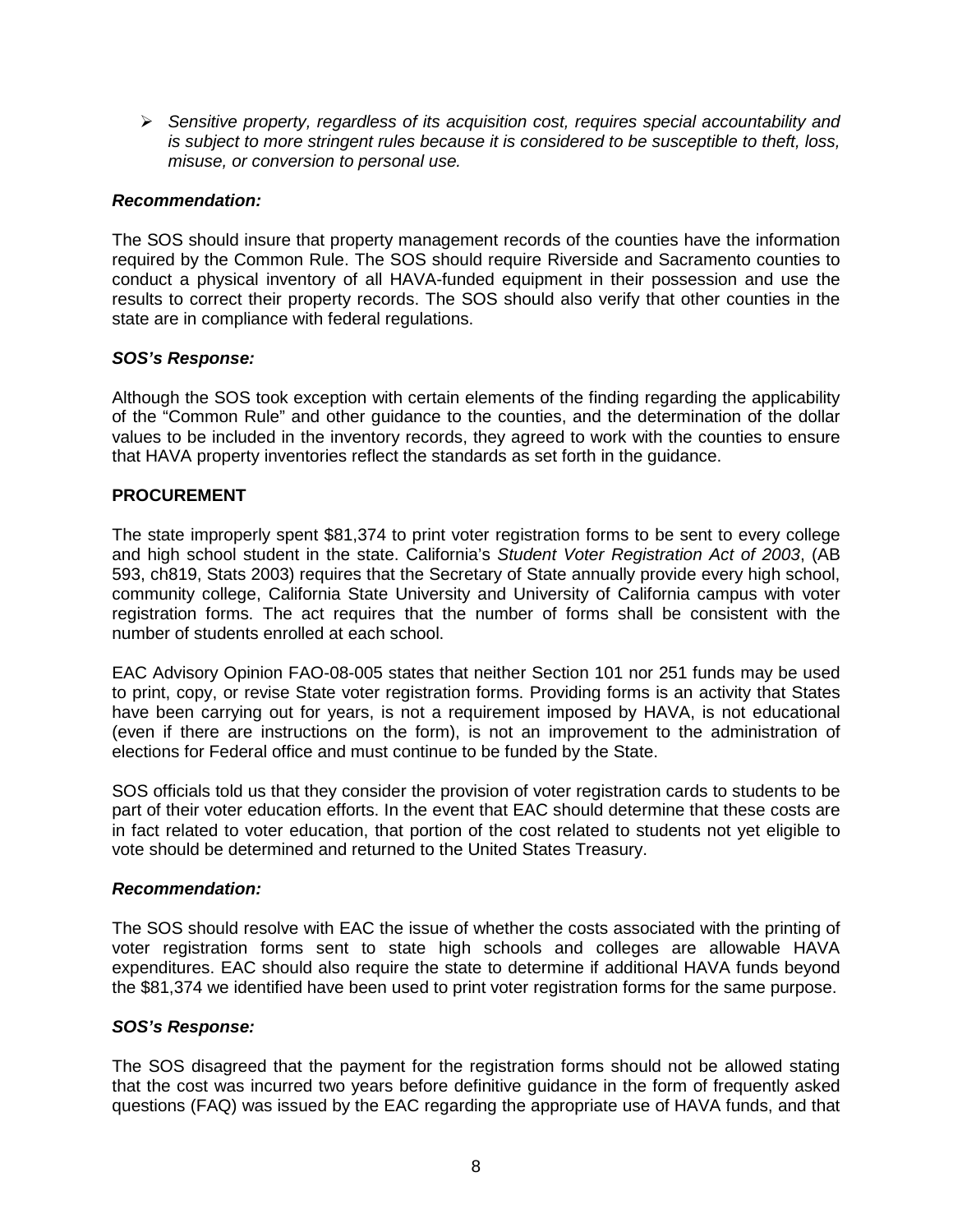the FAQs did not address the specific issue using HAVA funds for registration forms until August 2008. They also state that the printed forms contain customized information directed at high school and college graduating seniors on how to register to vote, that is allowable based on the EAC's FAQ 08-005. This FAQ also disallows the cost of printing voter registration forms.

#### **Auditors' Response:**

The SOS is correct in that the voter registration forms provide information instructing individuals on how to register to vote; however, the EAC guidance is clear that the cost of printing voter registration forms is not allowed. We encourage the SOS to work with the EAC to evaluate the \$81,374 payment to determine if all or a part of the expense is an appropriate use of HAVA funds.

#### \*\*\*\*\*\*\*\*\*\*\*\*\*\*\*\*\*\*\*\*\*\*\*\*\*\*\*\*\*\*\*\*\*\*\*\*\*\*\*\*

We provided a draft of our report to the appropriate individuals of the California Secretary of State, and the United States Election Assistance Commission. We considered any comments received prior to finalizing this report.

CG performed its work between February 2, 2009 and March 19, 2009.

Clifton Hunderson LLP

Calverton, Maryland July 31, 2009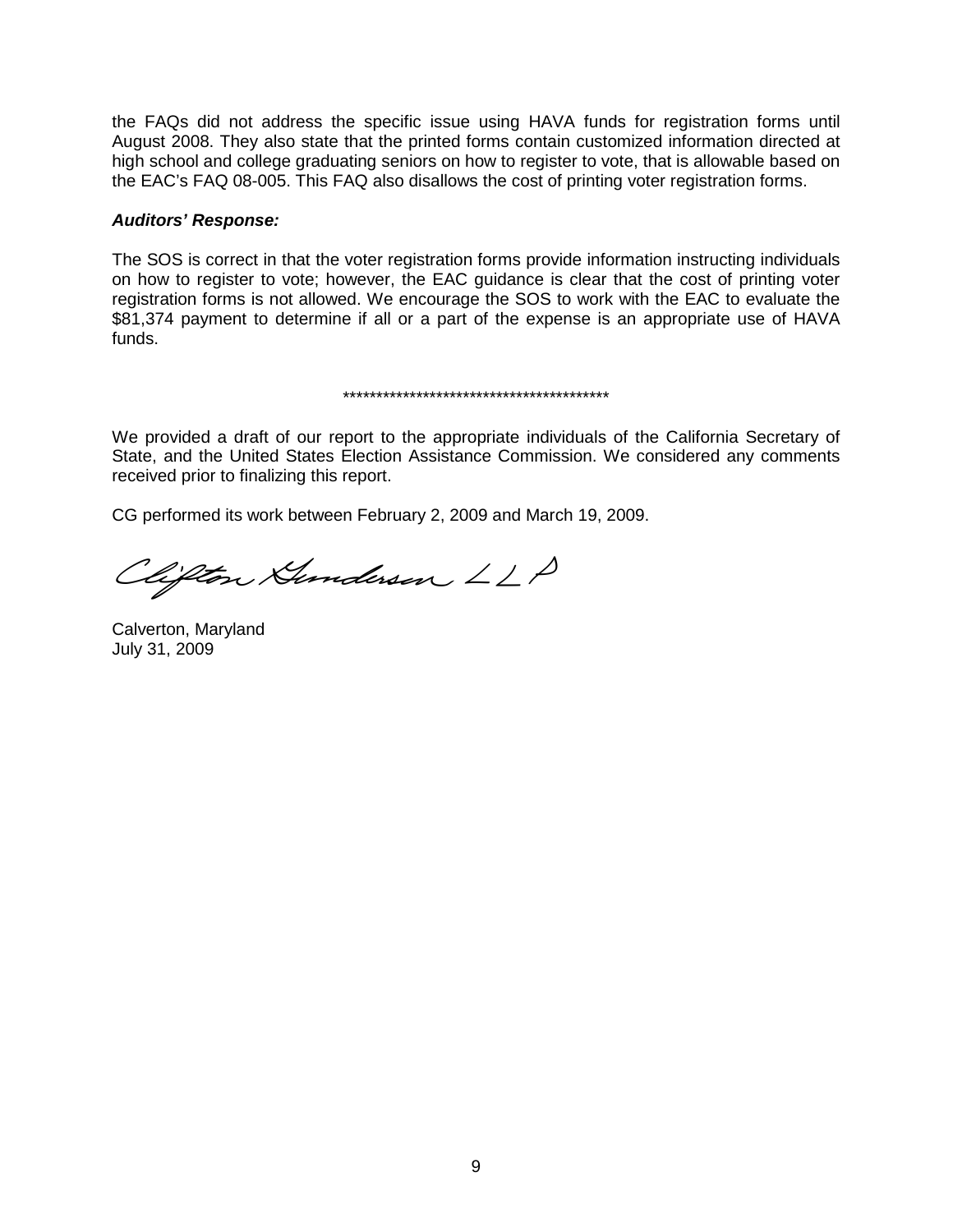

**DEBRA BOWEN** | SECRETARY OF STATE | STATE OF CALIFORNIA 1500 11th Street, 6th Floor | Sacramento, CA 95814 Tel (916) 653-7244 Fax (916) 653-4620 www.sos.ca.gov

November 12,2009

Mr. Curtis Crider Office of Inspector General U.S. Election Assistance Commission 1225 New York Avenue, NW - Suite 1100 Washington, DC 20005

Dear Mr. Crider:

The Secretary of State's office (SOS) has reviewed the U.S. Election Assistance Commission's (EAC) draft Notice of Findings and Recommendations (NFR) prepared by Clifton Gunderson, LLP (CG) regarding the SOS's administration of the Help America Vote Act of 2002 (HAVA) program. The objective of the review was to determine whether California spent HAVA funds in accordance with the Act and related administrative requirements from January 1, 2005, through December 31, 2008. The Secretary of State would like to thank CG for the professionalism demonstrated while performing this important oversight function on behalf of the EAC's Office of Inspector General (OIG).

Secretary of State Debra Bowen was elected in November 2006 and took office in January 2007. Although the audit covers HAVA spending between 2005 through 2008, we note that virtually all of the concerns brought forward by CG relate to activities carried out entirely or initiated under prior SOS Administrations. However, there is no question that the current Administration is dedicated to resolving any concerns set forth in order to comply with HAVA's statutory and administrative requirements.

#### **EAC Audit Finding: Accounting and Reporting Errors**

The OIG asserts that the SOS did not comply with HAVA Section 902, Audits and Repayment of Funds, Part (a) between 2003 and 2007. The SOS disputes that there was any failure to comply with the restrictions on the use of HAVA funding. However, the SOS agrees that an amended Financial Status Report is needed to clarify an accounting anomaly. That Financial Status Report was filed with the EAC on September 22, 2009.

The SOS submits timely Financial Status Reports known as SF-269s. As a part of the audit, in comparing data from the SOS's published financial reports and the SF-269s that had been submitted, it became clear that due to timing. differences in when reports were submitted, expenditures inadvertently credited to the incorrect HAVA account, and a 2006 accounting system conversion, it appeared as though \$141,203.82 in spending had not been accounted for correctly.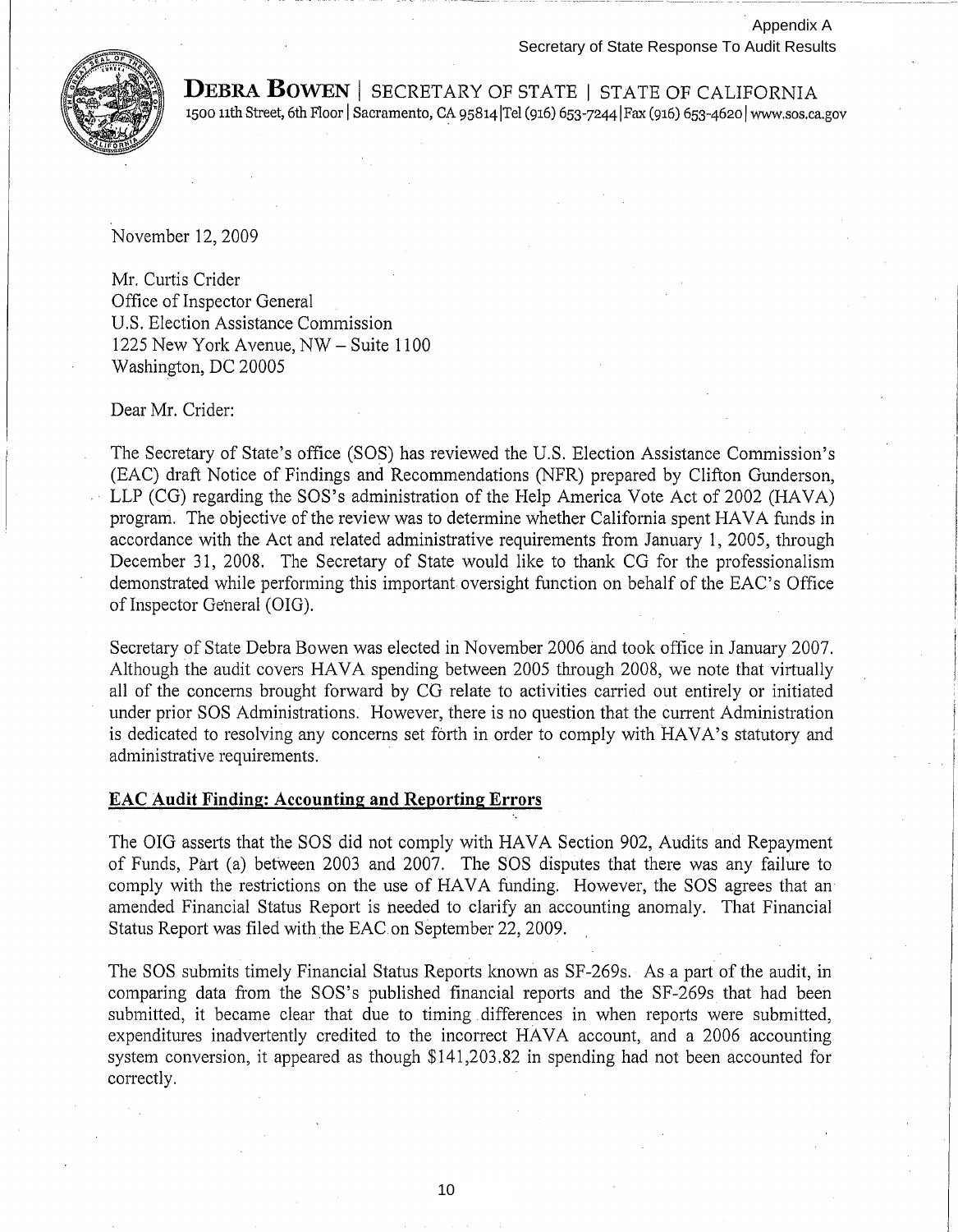Mr. Curtis Crider November 12,2009 Page 2

The OIG's assertion does not call into question the validity or propriety of the expenditures, and no repayment of funds is suggested or recommended as a result of this finding. Rather, it is a bookkeeping error that must be  $-$  and has been  $-$  corrected.

. Related to this finding, the SOS notes there is no internal control deficiency between the SF-269 preparer and signer. Since California first began receiving HAVA funds, the SOS has employed an Accounting Officer who maintains HAVA financial records. This person is also responsible for HAVA reconciliations and reporting. Based on CG corrective action recommendation No. 1, CG staff has the mistaken impression that Linda Arviso-Hunt both prepares and signs SF-269 reports. In fact, Ms. Arviso-Hunt is the SOS Fiscal Manager and the second-line supervisor over the SF-269 preparer (HAVA Accounting Officer). SF 269 reports are prepared by the Accounting Officer and reviewed and approved by the Fiscal Manager. This separation of duties demonstrates that no internal control deficiency exists in the current environment.

The SOS agrees an amended SF-269 should be submitted to reduce the cumulative expenditure amount by \$141,203.82. That amended SF-269 was filed with the EAC on September 22, 2009.

#### EAC **Audit Finding: Financial Management** System - **Interest**

The EAC Office of Inspector General has determined that in 2004, a previous SOS Administration "advanced Section 102 funds to the County of Los Angeles before the county was able to utilize the funds on a timely basis, resulting in lost interest earnings to the HAVA program."

The SOS disputes the characterization of this finding as a loss of potential interest because of the prior Administration's actions. The audit itself makes clear that the HAVA program did not lose the opportunity to earn interest because the funds were advanced to Los Angeles County. As the finding states: "[T]he advanced funds were maintained'in a trust fund and the related cumulative interest of about \$858,000 was retained by the County in its general fund." Advance payment to the County in 2004 appears to have been motivated primarily by the fact that in a December 2004 performance audit conducted by the California Bureau of State Audits, the prior, Administration was criticized for not disbursing funds to counties in a timely manner in the face of looming federal deadlines to replace voting equipment. .

The SOS worked with Los Angeles County to ensure the County transferred all interest earned on the advanced HAVA funds to a County HAVA election fund. The SOS verified the methodology used to calculate the interest to ensure the correct amount was deposited in the County HAVA election fund. Furthermore, to increase oversight and internal controls over HAVA funds, the SOS requires the Los Angles County Registrar of Voters to submit an annual financial data report, verifying the establishment of the beginning and ending balances of the interest earned in that fund. In addition, the SOS requires Los Angles County to submit a summary cover sheet, including paid vendor invoices, as evidence that expenditures from the interest earned strictly comply with Section 102 and are spent only for replacing its punch card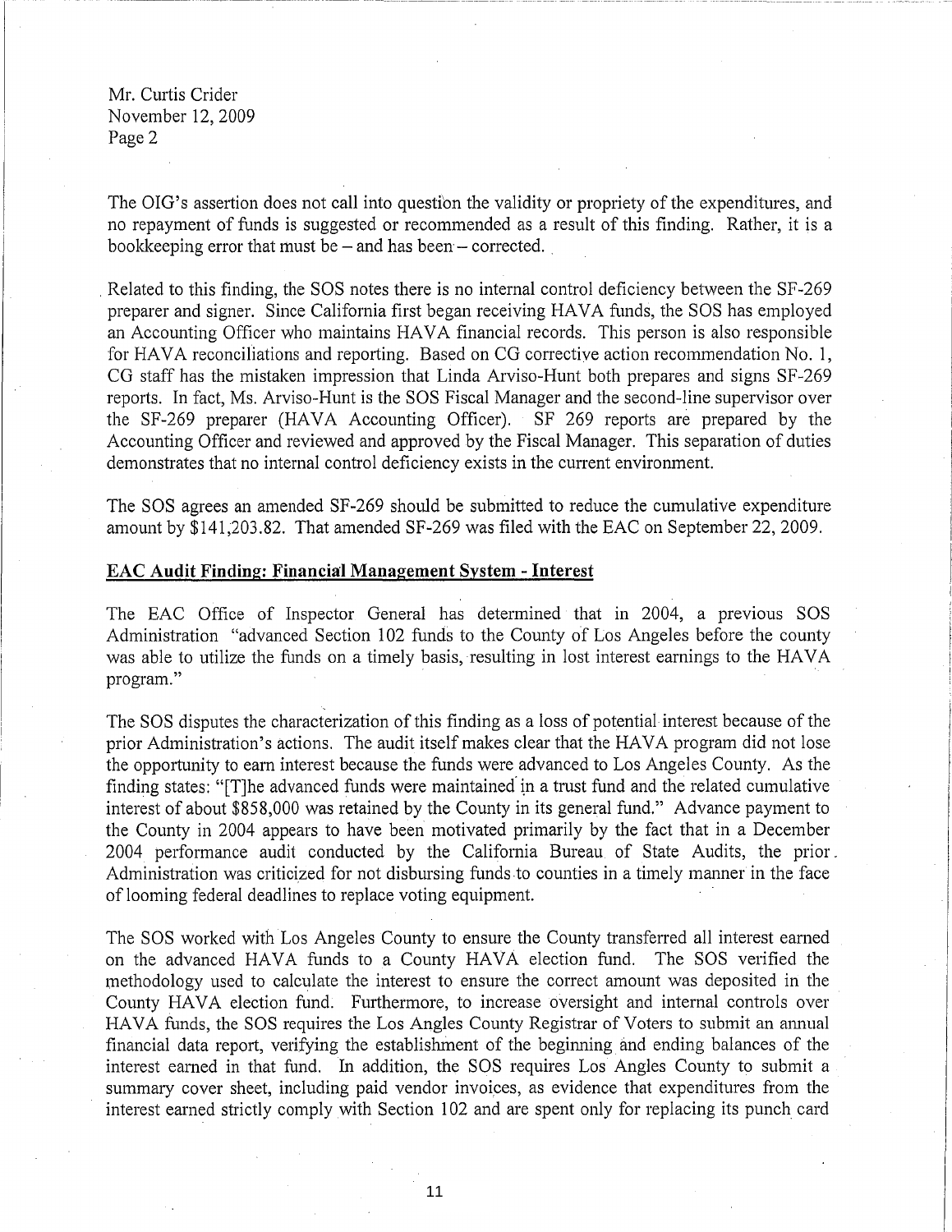Mr. Curtis Crider November 12,2009 Page 3

voting system. These actions and conditions were certified via written correspondence by Los Angeles County on November 3, 2009.

#### **EAC Audit Finding: Property Management**

The EAC Office of Inspector General determined that in December 2005, when contracts for HAVA reimbursement to California counties were initiated, the Secretary of State's office did not require certain counties to comply with the Common Rule (41 CFR 105-71.132) regarding inventory controls for voting equipment. As noted previously, the general rules regarding disbursement and accounting of funds are not explicitly stated in HAVA. It was not until July 17,2006, more than three years after the enactment of HAVA, when states were provided notice via e-mail of available information regarding the use of HAVA funds. That information, which was posted on the EAC's website in the form of a "Frequently Asked Questions" (FAQ) document, includes the admonishment that states should consult Office of Management and Budget Circulars A-87, A-102 (the Common Rule), A-122 and A-133, which establish general rules on the use of federal funds. In contrast to this information, HAVA itself includes language that makes it a somewhat unique federal program by explicitly prohibiting the EAC from enacting regulations or. rules (Section 209) and language making states responsible for determining the methods of complying with HAVA (Sections 253(c) and 305). It appears the prior SOS Administration, facing looming compliance deadlines on January 1, 2006, controversy over voting systems and demands to conduct statewide elections annually, was unaware or did not focus on inventory control requirements for counties to monitor voting equipment after its purchase.

It is also not clear that voting equipment falls under the provisions of the Common Rule with respect to inventory controls. The OMB circulars cited by the EAC in its FAQ document do not specifically address the issue of inventory control, but circular A-87 defines equipment subject to these requirements as property with a per unit purchase price (capitalization cost) of \$5,000 or more. The direct recording electronic (DRE) voting units purchased by counties cited in the NFR cost less than \$5,000. In fact, the NFR suggests that the SOS contact the EAC to inquire whether voting equipment below the \$5,000 threshold is considered "sensitive equipment" that would be subject to these type of inventory controls. As suggested in the NFR, the SOS sought EAC guidance on this question by providing a draft copy of a statewide policy on inventory controls for HAVA equipment for counties to the EAC director of grants on September 29, 2009. This situation further illustrates the difficulty in understanding when or whether requirements such as these apply to HAVA programs.

Nonetheless, the SOS supports the need to provide assistance and oversight to ensure counties comply with applicable rules, laws, and regulations. Although the SOS's contracts with the counties specifically require county adherence to federal requirements such as these, the SOS, in advance of submitting the draft inventory control to the EAC, notified all 58 counties on June 4,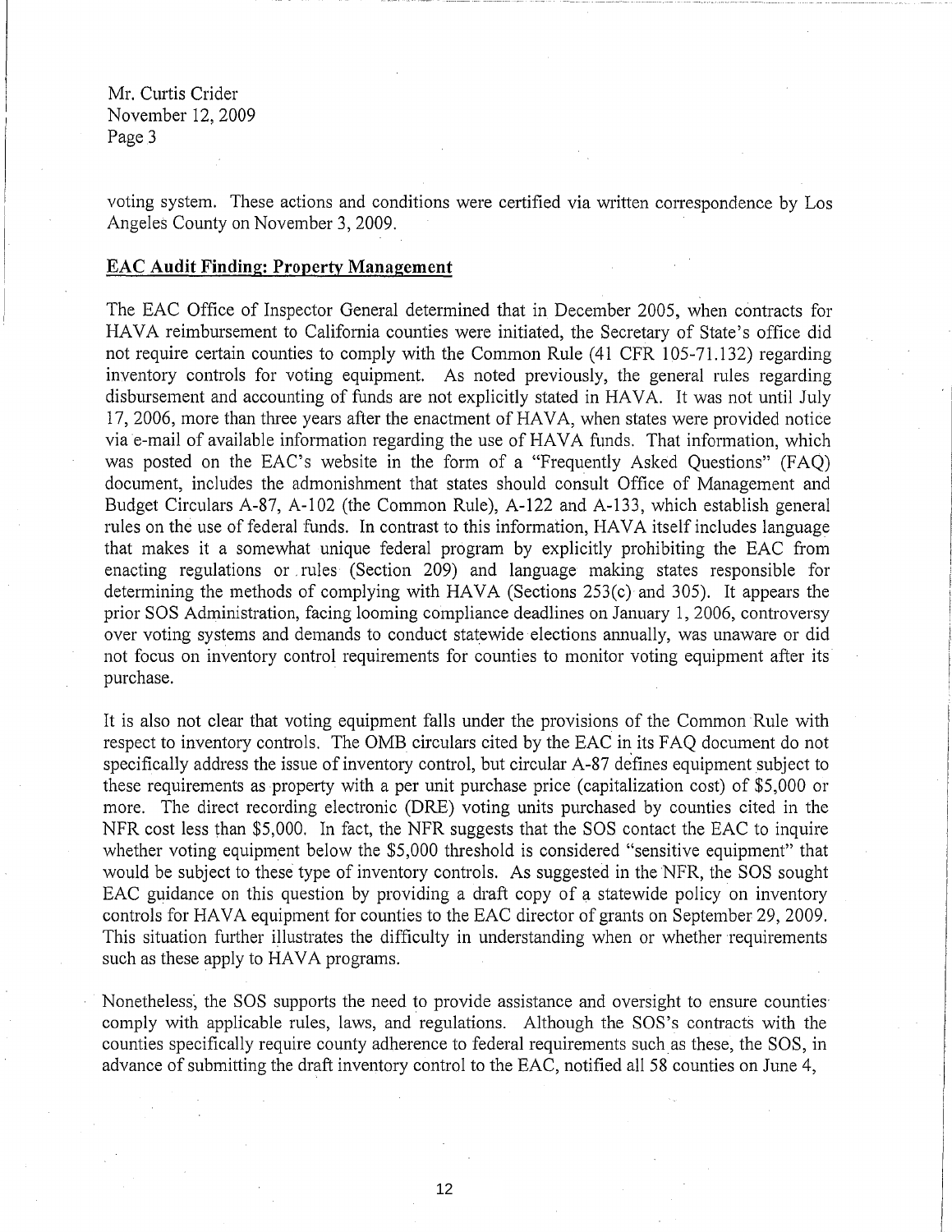Mr. Curtis Crider November 12,2009 Page 4

2009, of requirements for inventory controls as stated in the Common Rule (41 CFR 105 71.132), which includes the following:

- Description of property;
- Serial number or other identification number;
- Source of property:
- Titleholder of property;
- Date of acquisition;
- Property cost;
- Percentage of Federal participation in the cost of the property;
- Location of property;
- Use and condition of property; and
- Disposition data and sale price of the property.

Once the statewide policy has been reviewed by the EAC grants director, and any comments from the grants director have been taken into account, the SOS will work with the counties identified by auditors on the deficiencies in inventory control systems cited, and will follow-up with all counties to ensure that controls are in place that satisfy these federal regulatory requirements. These counties each received a letter on June 4,2009, informing the county of the need to address inventory control issues identified in the audit and several have contacted the SOS to indicate they were taking remedial action.

#### EAC **Audit Finding: Procurement**

The EAC Office of Inspector General states a former SOS Administration improperly spent \$81,374 in HAVA funds in 2004 to print voter registration cards for graduating high school and college seniors. The SOS disputes this finding.

The invoice in question is from the Office of State Printing, dated July 29,2004. At the time this program was initiated, the EAC had not provided any guidance or advisories that would have precluded the use of HAVA Section 101 funds for this purpose.

Explicit language of HAVA Title III permits this type of expenditure. Pursuant to HAVA Section 101(b), funds granted to states under this section can be used for educating voters concerning voting procedures and voting rights. HAVA Title III, Section 303(a)(4) specifies the requirements for mail-in registration forms; Section 303(d)(2) requires a state to make these materials available to voters by 2004. At the time that these voter registration cards were requested and printed by the Office of State Printing, California's voter registration cards did not conform to these Title III requirements, meaning already printed blank voter registration affidavits had to be replaced with these new, HAVA-compliant voter registration affidavits.

States were first provided EAC guidance on the appropriate use of HAVA funds via e-mail on July 17,2006, nearly two years after the expenditure in question was made. The guidance was a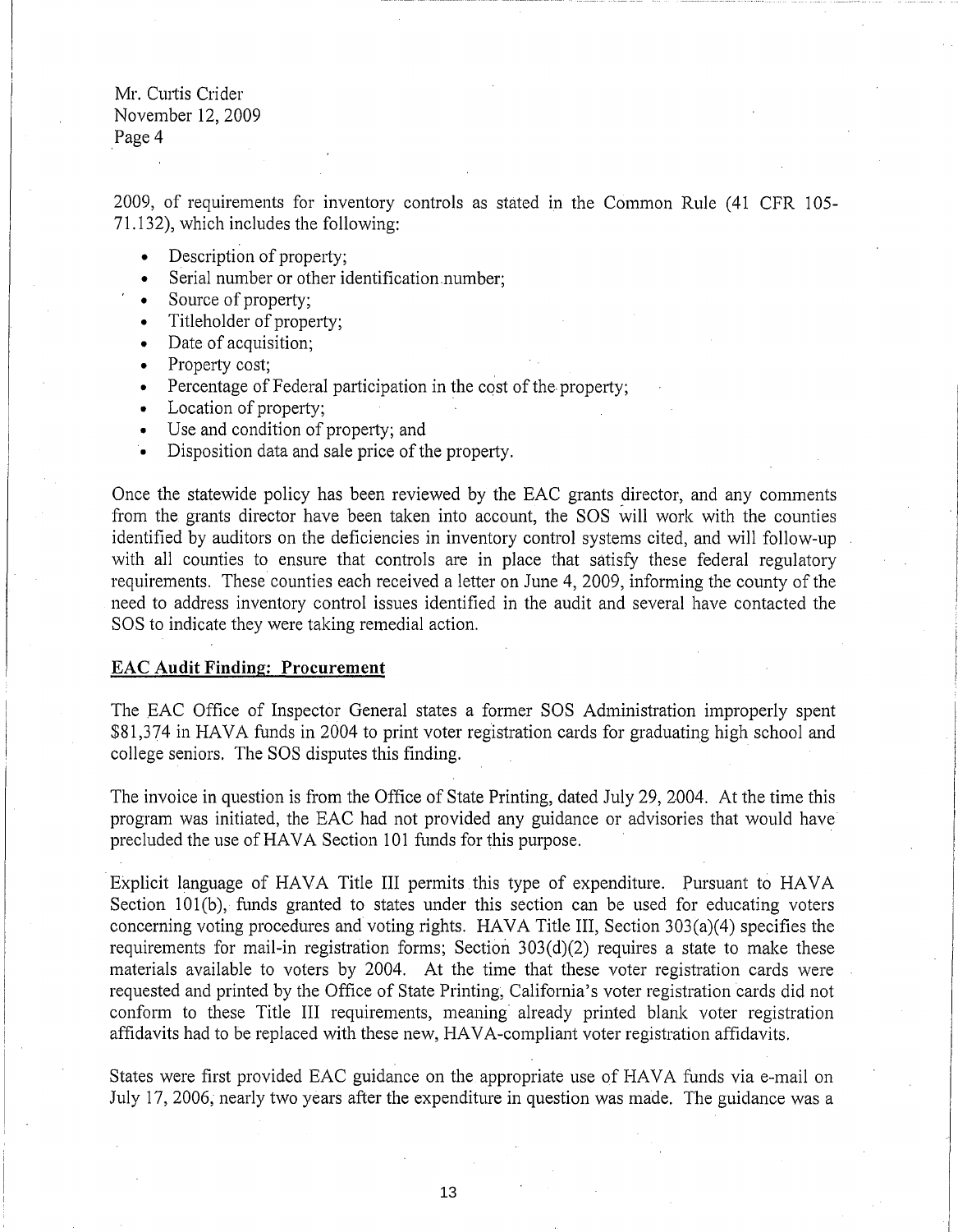Mr. Curtis Crider November 12,2009 Page 5

frequently asked questions (FAQ) document and nothing in the FAQ precluded the use of HAVA funds for printing voter registration cards to comply with HAVA requirements. However, in the preamble to specific questions, the FAQ restates the purposes for which Section 101 funds may be used, which include complying with Title III requirements and educating voters about voting procedures.

The first EAC guidance on the specific question of using HAVA funds to print voter registration cards was issued in August 2008, four years after the expenditure in question was made. Although FAO 08-005 says that Section 101 funds may not be used to print voter registration forms, it also states: "[E]ducating voters on voting procedures would include providing instructions on how to register to vote..." It further states: "Section 101 funds may be used at any time to instruct individuals on how to register to vote." The particular voter registration affidavits in question, which include instructions on how to register to vote, were customized for distribution to high school and college graduating seniors, the groups most likely to be impacted by new HAVA identification requirements for first-time voters who register by mail. HAVA itself attempts to foster participation of this demographic in the electoral process by authorizing outreach programs under Title V and Title VI of the Act, which seek to encourage college and high school students to become poll workers. The voter outreach effort undertaken by a prior Administration was in the spirit of encouraging participation from this group.

We appreciate the opportunity to review and comment on the draft NFRs. Please contact Daniel Abbott, the Secretary of State's Internal Auditor, at (916) 651-9482 if there is a need to discuss this response.

Sincerely,

James Lumaden

Janice Lumsden Deputy Secretary of State, Operations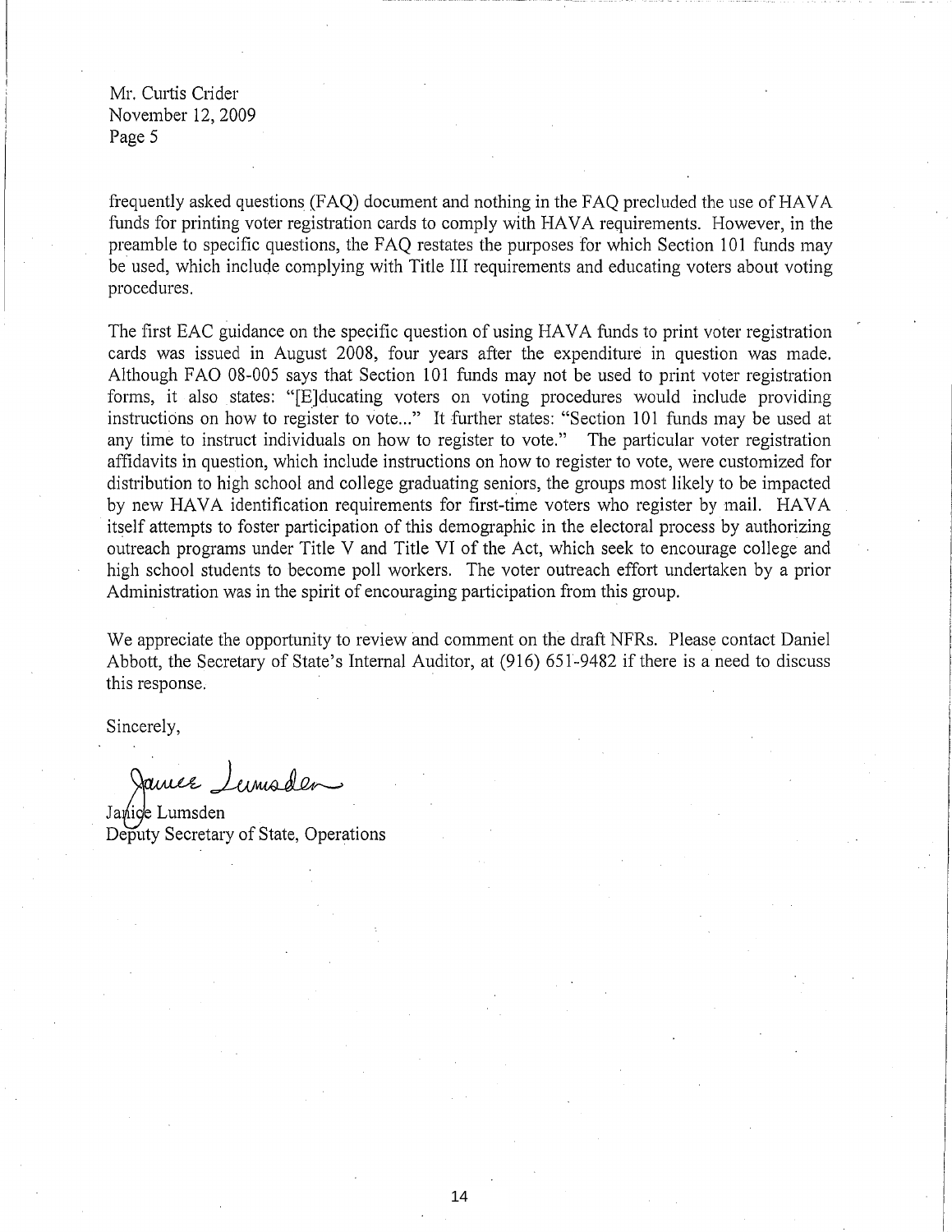**Appendix B** 

## **AUDIT METHODOLOGY**

Our audit methodology included:

- •Assessing audit risk and significance within the context of the audit objectives.
- •Obtaining an understanding of internal control that is significant to the administration of the HAVA funds.
- •Understanding relevant information systems controls as applicable.
- •Identifying sources of evidence and the amount and type of evidence required.
- •Determining whether other auditors have conducted, or are conducting, audits of the program that could be relevant to the audit objectives.

To implement our audit methodology, below are some of the audit procedures we performed:

- •Interviewed appropriate SOS employees about the organization and operations of the HAVA program.
- •Reviewed prior single audit report and other reviews related to the state's financial management systems and the HAVA program for the last 2 years.
- •Reviewed policies, procedures and regulations for the SOS's management and accounting systems as they relate to the administration of HAVA programs.
- •Analyzed the inventory lists of equipment purchased with HAVA funds.
- Tested major purchases and supporting documentation.
- Tested randomly sampled payments made with the HAVA funds.
- •Verified support for reimbursements to local governments (counties, cities, and municipalities).
- •Reviewed certain state laws that impacted the election fund.
- •Examined appropriations and expenditure reports for state funds used to maintain the level of expenses for elections at least equal to the amount expended in fiscal year 2000 and to meet the five percent matching requirement for section 251 requirements payments.
- •Evaluated compliance with the requirements for accumulating financial information reported to the Commission on the Financial Status Reports, Form SF-269, accounting for property, purchasing HAVA related goods and services, and accounting for salaries.
- •Verified the establishment and maintenance of an election fund.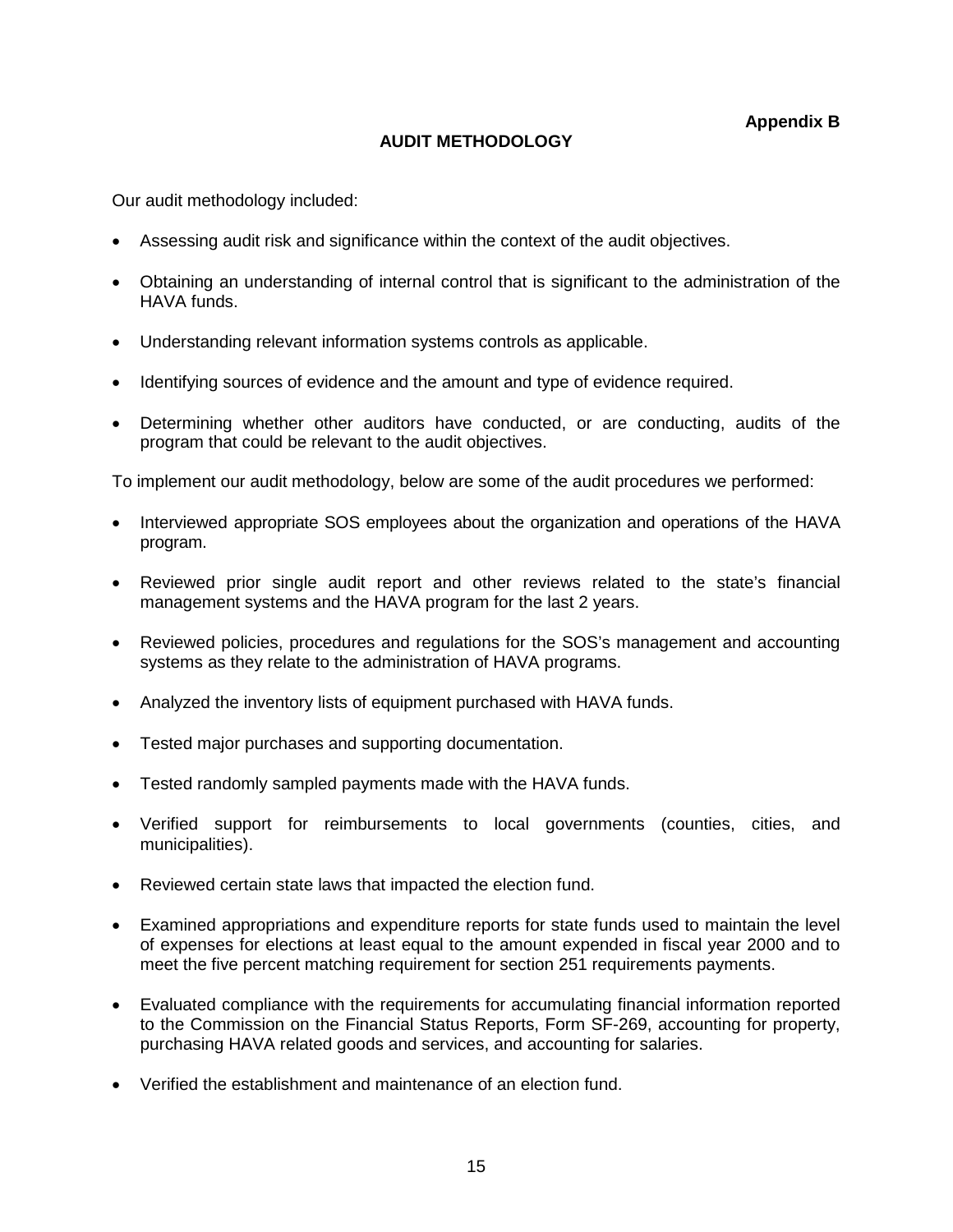- Conducted site visits of selected counties to perform the following:
	- � Observe equipment purchased with HAVA funds for proper accounting and safeguarding
	- **Test disbursement of HAVA funds for allowability and compliance**
	- **Test cash receipts from SOS to ensure proper cash management**
	- **•** Test procurement of voting equipment for competitive bid process
	- **Ensure compliance with HAVA Act.**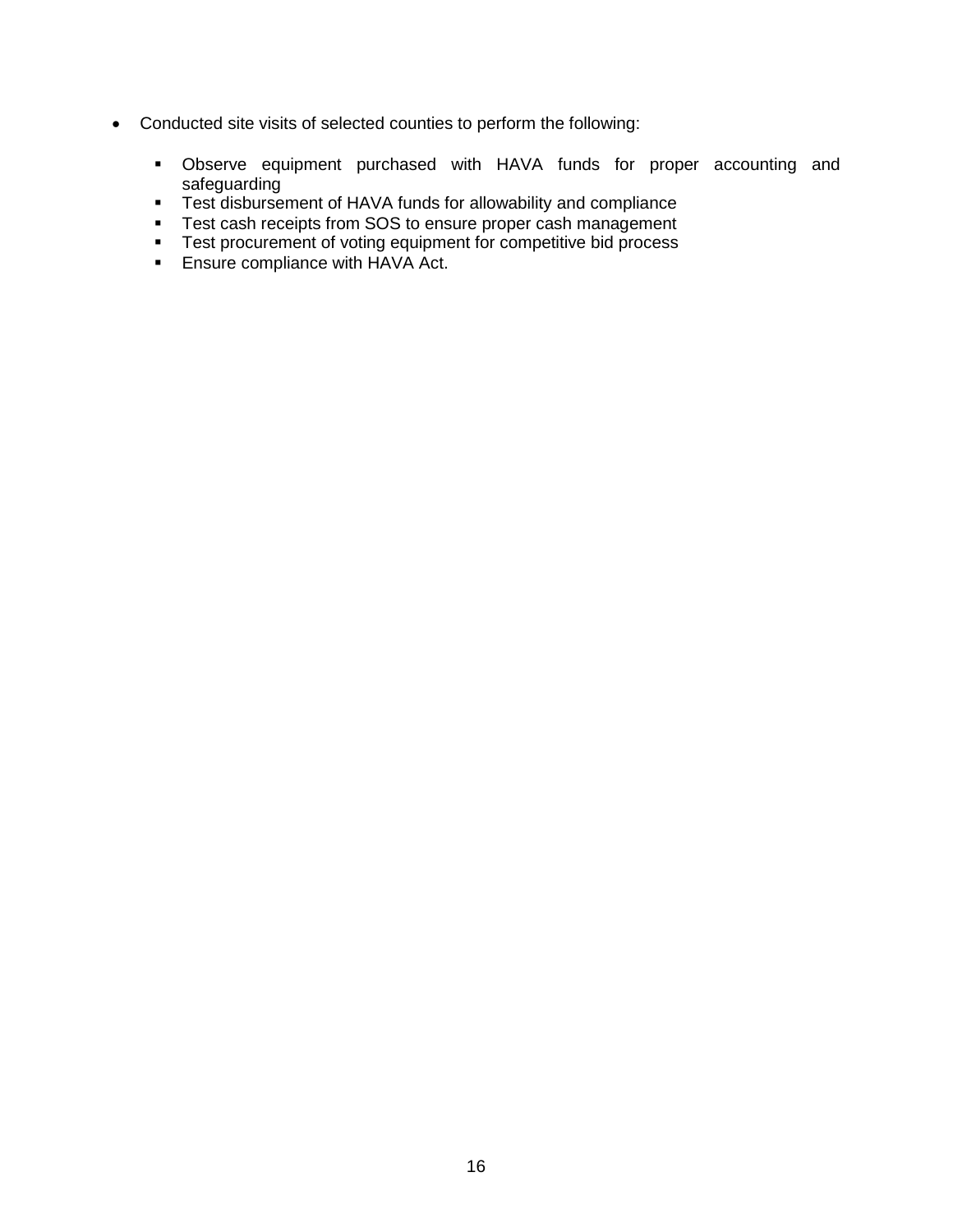## *MONETARY IMPACT AS OF DECEMBER 31, 2008*

| <b>Description</b>                  | <b>Questioned</b><br>Costs | <b>Additional Funds for</b><br>Program |  |
|-------------------------------------|----------------------------|----------------------------------------|--|
| Interest Income at the County Level |                            | \$858,000                              |  |
| Cost of Voter Registration Forms    | \$81,374                   |                                        |  |
| Totals                              | \$81,370                   | \$858,000                              |  |

**Note:** The interest income amount was based on the estimated amount at the date of audit fieldwork. The exact amount will be determined to the date the funds are transferred to the HAVA account.